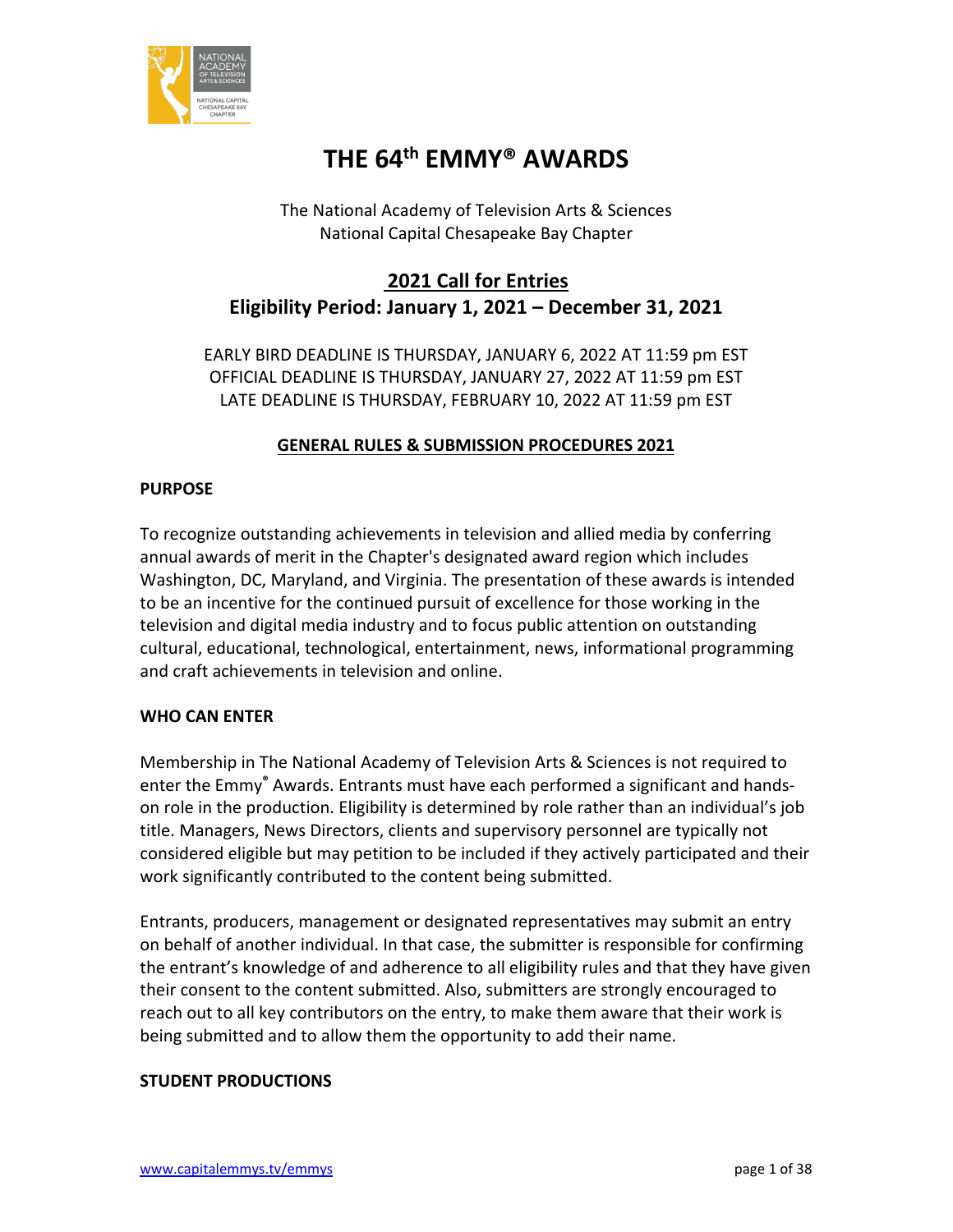

Students are not considered peer professionals and as such, their regional student productions are not eligible for Emmy<sup>®</sup> award recognition. If material is produced as part of a class for which school credit is received, the material is considered to be the work of a student. If a student works on a project submitted for Emmy<sup>®</sup> consideration by a professional, and is included on the entry for that project, they cannot enter as a student, but instead must pay the appropriate professional entry fees. Student award recipients or their institutions from any NATAS Chapter's high school or college competitions may not use the Emmy<sup>®</sup> name or replica of the Emmy<sup>®</sup> figure in any form of commercial advertising or promotion for their recognition.

# **SUBMISSION ELIGIBILITY**

To be eligible, original entries must have been transmitted to the general public by a television station, a cable company, satellite, the Internet or other digital delivery medium. Eligibility is limited to digital and telecast/cablecast programming that was originally produced and intended for the Chapter's regional or local audience during the Chapter's eligibility year.

**Broadcast and cablecast entries** must have been produced and intended for a regional or local audience, within the Chapter's designated awards area, and must have had their first transmission in that awards area during the eligibility period. Entries produced and intended for a wider audience (a national audience) should be submitted for consideration in NATAS' national awards.

**Video content distributed via the Internet** must have been produced and intended for a regional or local audience within the Chapter's designated awards area. Internet content intended for a wider audience (a national audience) should be submitted for consideration in NATAS' national awards.

# **Additional eligibility clarification notes:**

- 1. Local station news coverage that may receive national exposure should be submitted to regional Emmy**®** Award competitions.
- 2. A documentary film that has a limited theatrical release at film festivals (showing on 50 or fewer screens in the U.S. over a one-year period) before telecast or being made available online is eligible provided the program content is produced and intended for the regional or local audience. Documentary films with a theatrical debut more than one year prior to its television or streaming debut will not be eligible.
- 3. Local content that later receives national distribution may be submitted to either a Regional or a National Awards Competition, but not both.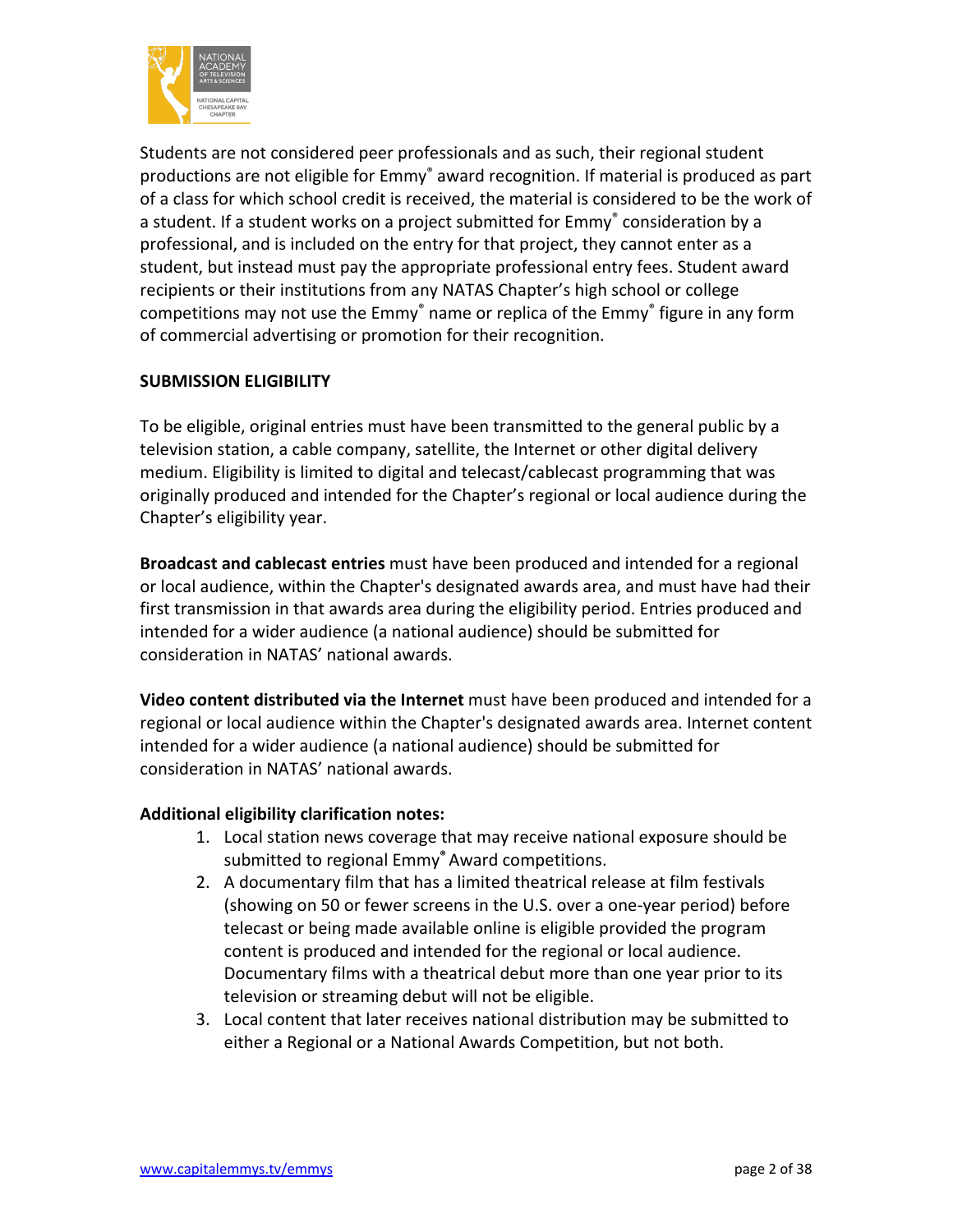

4. Local segments that are eligible to participate as entries in National Emmy**®**  Award competitions (i.e. News & Doc) may compete in both regional and national awards competitions under prevailing rules.

# **ORIGINAL MATERIAL**

At least two-thirds of an entry must consist of original material, unless previously produced material has been given some unique and creative treatment that, in the opinion of the Chapter Awards Committee, results in new, original content.

Materials provided by a news service, cooperative news association or similar source must be treated as previously produced material, unless originally intended for first release in the Chapter's regional awards eligibility area to which it was submitted with on-site supervision by the entrant.

### **CONTENT ELIGIBILITY**

The interpretation of the Chapter Awards Committee is final and absolute. Entries must be submitted as originally shown. There may not be any post-broadcast changes except as noted in the category descriptions.

# **The following programming is not eligible:**

- 1. Pornographic, violent, defamatory or offensive content.
- 2. Previously aired programs, series or related craft content which aired and met

eligibility requirements during a previous award year or another Emmy® competition.

- 3. Program length commercials or infomercials.
- 4. Closed circuit content or internal communications.
- 5. No content produced or created for a regional or national Emmy awards show may be submitted to an Emmy awards contest. Related craft material is also ineligible.
- 6. Motion picture content that premiered in general release to the public in theaters.
- 7. Compilation reels, "clip shows" or "best of…" programs that were edited from original content.
- 8. Any acquired foreign productions not originated in the United States.

#### **ENTRY QUOTA**

In order to sustain a high level of award excellence, Chapters must continue to selfregulate their entries, making sure only the appropriate individuals are recognized. To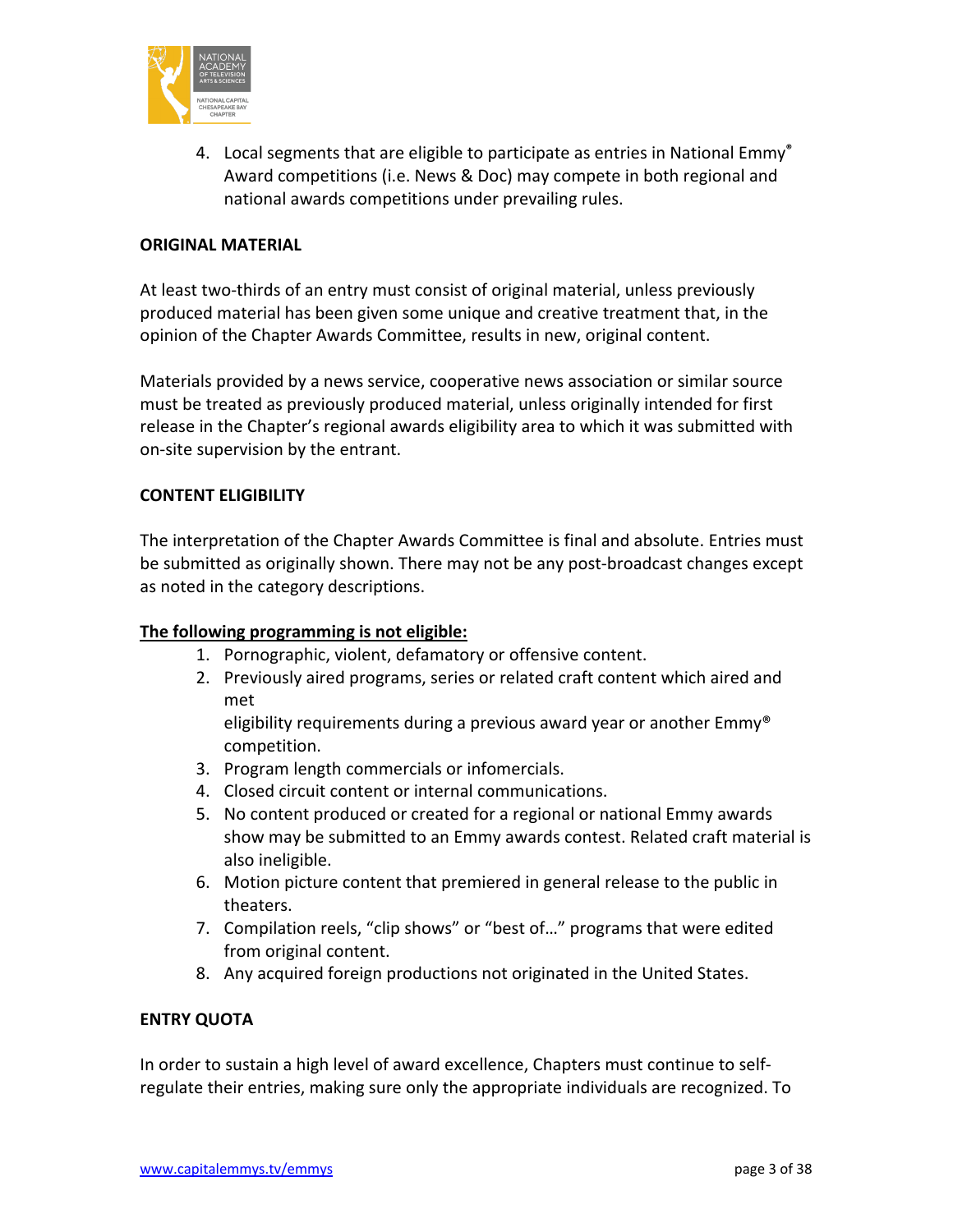

maintain this consistency, there is a maximum quota of 12 eligible names allowed on each entry. Any name(s) added beyond this number will require written authorization from the primary responsible entrant detailing the additional job title and responsibility. All requests should be sent to [awards@capitalemmys.org](mailto:awards@capitalemmys.org) for consideration. Chapters would then have the option of accepting these additional entrants or not.

# **CATEGORY VIABILITY**

In the event that the number of entries in a category falls below a range of four (4) to nine (9), Chapters have the option of eliminating or merging the category with another. If a category is merged, entrants would have the option of dropping out of the competition and receiving a refund of their entry fees.

Categories for which entrants do not readily volunteer to judge may be eliminated in the following eligibility year.

# **EXCERPTS**

An excerpt is defined as a continuous segment or section from longer content. Unless noted in the category description, no more than three (3) excerpts may be used to bring longer content to the specified category Entry Time Limit.

For entries representing a program series, content must be included from multiple episodes of the series. A maximum of three (3) representative excerpts is permitted. One to two seconds of black, with no audio or slates, must be added to separate excerpts.

If the awards committee determines the content of any excerpt is ineligible, the entire entry will be ruled ineligible.

Removal of a commercial break between segments does not constitute a separate excerpt.

# **COMPOSITES**

A composite is defined as a sampling of a minimum of two (2) and no more than five (5) representative segments or examples of work that convey to a judging panel the scope, breadth, or range of an individual's talents within the specified craft category.

The elements within a composite, unless otherwise noted in the category description, are to be "as aired" with no post-distribution changes, such as additional edits, music or special effects. Composites may include stories or segments in their entirety and/or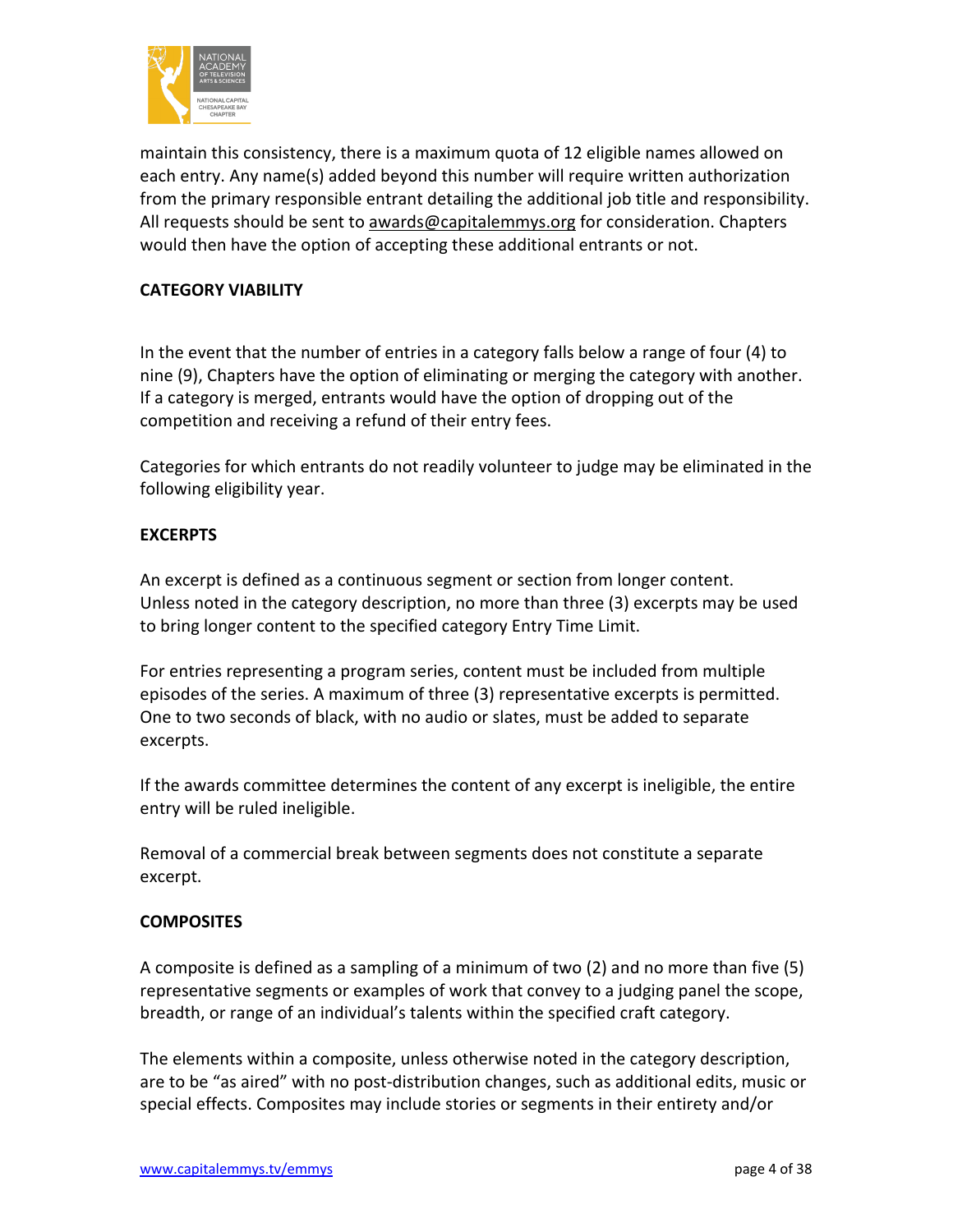

excerpts from longer content.

One to two seconds of black between cuts, with no audio or slates, must be added to separate segments within the composite.

DEMO REELS OR MONTAGES ARE NOT ALLOWED.

# **ENTRY PLACEMENT**

When an entry's content allows for a choice of category placement, the producer has the discretion to enter the material in the most appropriate content category in addition to any craft achievement categories where it is eligible.

However, certain rules must also be considered and followed:

- No entry may be submitted to more than one Emmy**®** awards competition (Regional or National). *\*Exception: Regional Emmy***®** *recipients in the Breaking News and Investigative Report categories are eligible for submission to the National News & Documentary competition under prevailing rules.*
- Different episodes from the same program or series can only be entered in one Emmy**®** Awards competition.
- Entrants are not allowed to separate content from individual craft achievement and submit in multiple Emmy**®** Awards competitions.
- If the Chapter deems content ineligible, craft submissions related to that content would also be ineligible.
- The first distribution of the entry is the primary determination of eligibility.

The Chapter reserves the right to disqualify outright or move any entry to a different entry category if in its judgment such action is warranted. Entries will not be accepted if no applicable category is found.

#### **DOUBLE-DIPPING**

No entry may be submitted in its entirety in more than one content category. No entrant may be recognized more than once for performing the same job function for the same content.

Exceptions are given for content that was part of a full newscast, or included as an excerpt in the Overall Excellence, News Excellence and Community Service categories. To be eligible for this exception in the newscast categories, the same entrant cannot be listed on the newscast entry and another entry.

*Example:*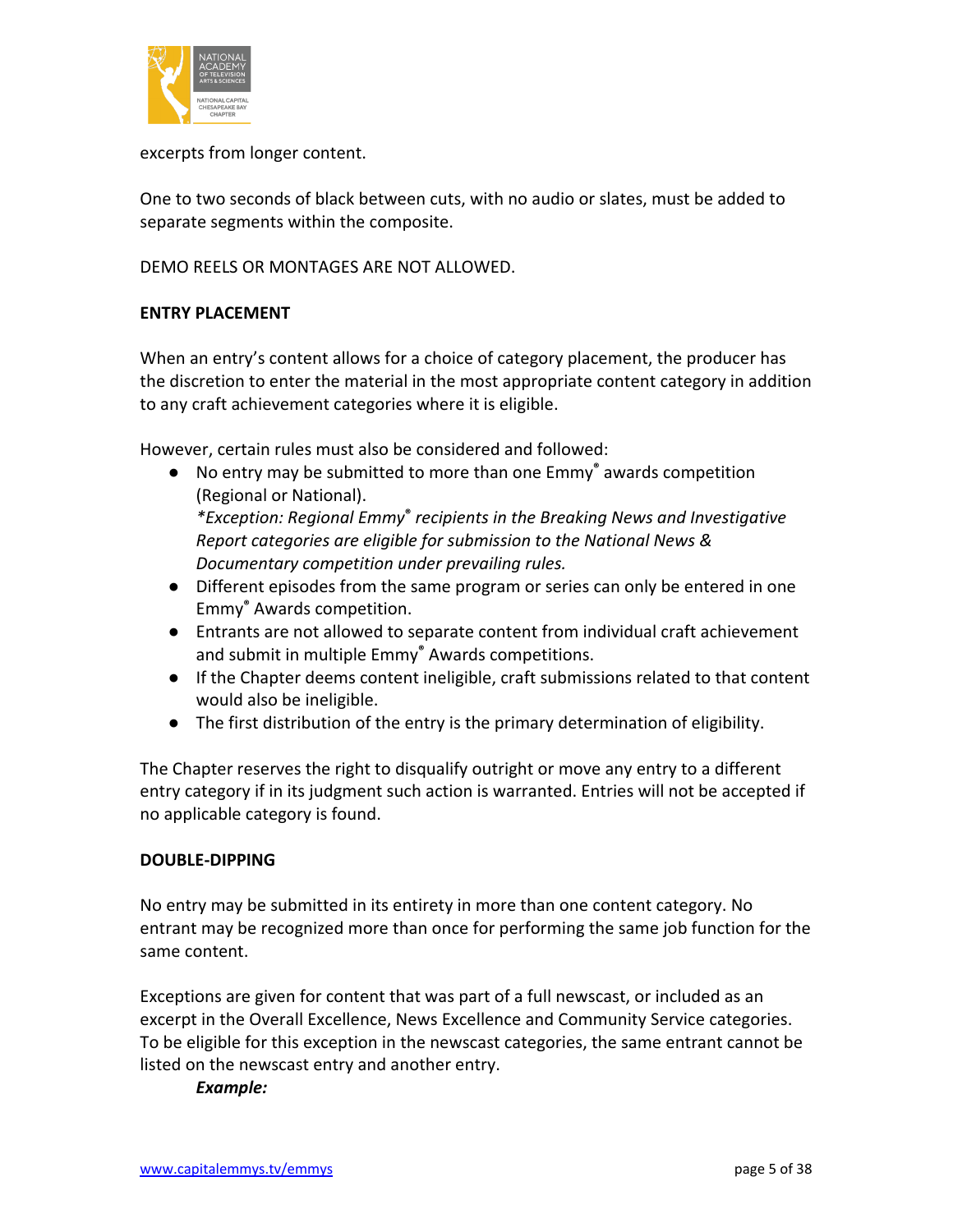

*An investigative reporter is listed on a newscast entry. Under this double-dipping rule, a portion of the newscast content could be entered in Investigative Report, but the same reporter cannot be listed as a reporter since their name already appeared on the newscast entry in that specified role.*

If you enter a full program or episode from a series in a content category, you cannot also enter a segment from the same show in another content category. Content produced as both a multi-part series and a full-length program may be entered only once, regardless of the amount of new material added.

#### *Example:*

*An investigative team does a three-part series within a newscast on gun control. Once the three parts have aired, and the same material re-purposed as a news or program special, the team would need to decide if they should enter the original series or the special, not both.*

For Branded Franchise series, you may choose to submit up to five (5) representative segments from the series as a single entry in the appropriate category. If you enter the Branded Franchise as a series, you cannot also enter a segment from the same Franchise in another content category. However, if you do not submit the franchise as a series entry, you may submit individual segments in the appropriate categories.

### *Example:*

*Your franchise is "This Week's Health Advice." The specific subject matter varies from week to week with topics such as Heart Health Awareness, Mary's Battle with Lupus, Dietary Tips, The Best Yoga Studios in Springfield. You may submit each segment separately as individual entries based on the subject matter. Alternatively, you may submit all 5 segments in the Health category as a single entry representing the franchise. However, if you submit the franchise as a single entry, you may not submit any individual segments from the franchise elsewhere.* 

A single or multi episode full-length program, or a multi-part news series, all on the same subject, may only be entered in one content category. If the subject matter varies, different episodes from the same overall program series can be entered in other program categories as appropriate based on content. This exception does not apply to individual stories from a news series.

#### *Examples:*

*Your entry is a four-part series, Saving the Bay. Part one of the series is entered in the Informational/Instructional category. Part three cannot be entered in the Environment category.*

*Your program is called Community Weekly, an on-going weekly series. Though it is basically a Public Affairs series, episode 204 may be about music, episode 216 about sports, while other episodes are more generic. Under our rules, episode 204 could be entered in an Entertainment category, while episode 216 could be*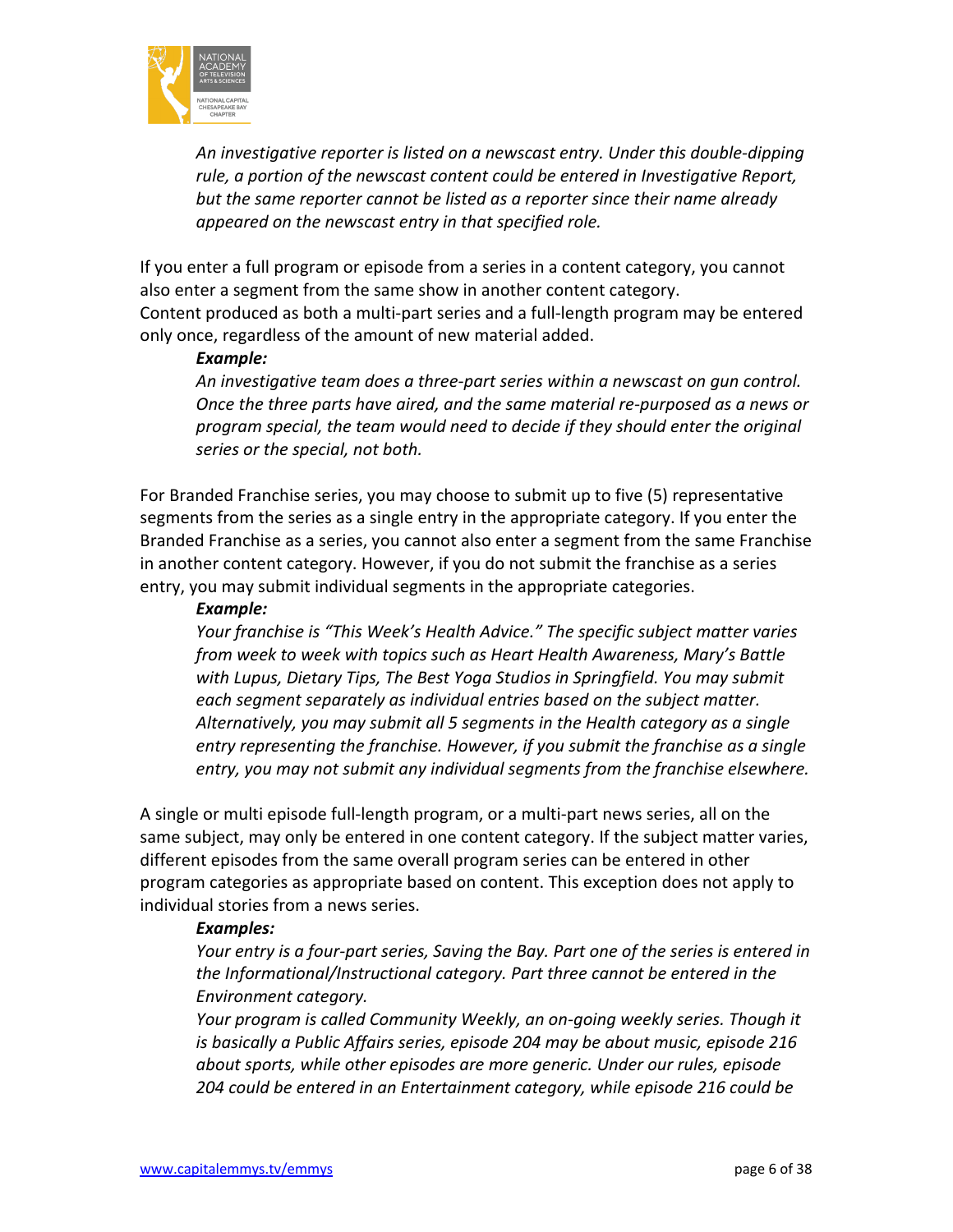

*entered in Sports. Other episodes from the series could be entered in Public Affairs.*

In situations where craft persons, like writers, photographers, editors, etc., served in multiple roles that significantly impacted the final product, they may be listed on content categories and/or craft achievement categories provided they don't violate double-dipping guidelines.

# *Examples:*

*If a craft person is a writer/photographer on a documentary, they could enter the documentary in a program category listing themselves as only the writer. They could also enter the documentary (or a portion of it) in the photographer craft category, listing themselves as photographer only.*

*If they are not an entrant on the program entry, they could enter the writer and/or photographer craft categories, using the same material since they performed different job functions.*

*If they list themselves as both writer and photographer on the program entry, they are ineligible to enter either the writer or photographer craft categories. They cannot enter either craft category using the dual job title since one craft category is only for writer and the other only for photographer.*

# **ENTRY ERRORS AND OMISSIONS**

The National Academy of Television Arts & Sciences assumes no responsibility for the acts or omissions of those individuals or entities submitting entries pursuant to this notice. All submitting entities and/or individuals are advised to review submissions with respect to correct name credits and other information. NATAS shall accept all submissions that are not in conflict with any of its rules and regulations.

Once a Chapter's award nominations are announced, there is a 10 calendar day grace period in which names, under extreme, special circumstances, can be added to a nominated entry. These requests should be authorized in writing to the Chapter from the person who submitted the entry or one entry nominees requesting this addition and detailing why this request should be granted. An individual may petition the Chapter directly if the situation warrants. The Chapter's Awards Committee will make the final decision and ruling.

Chapter Note: Please see page (?) for Chapter specific guidelines regarding adding entrants to submitted entries.

Once the Emmy® awards ceremony has concluded, NO individual names can be added to an awarded entry as an additional recipient, under any circumstances.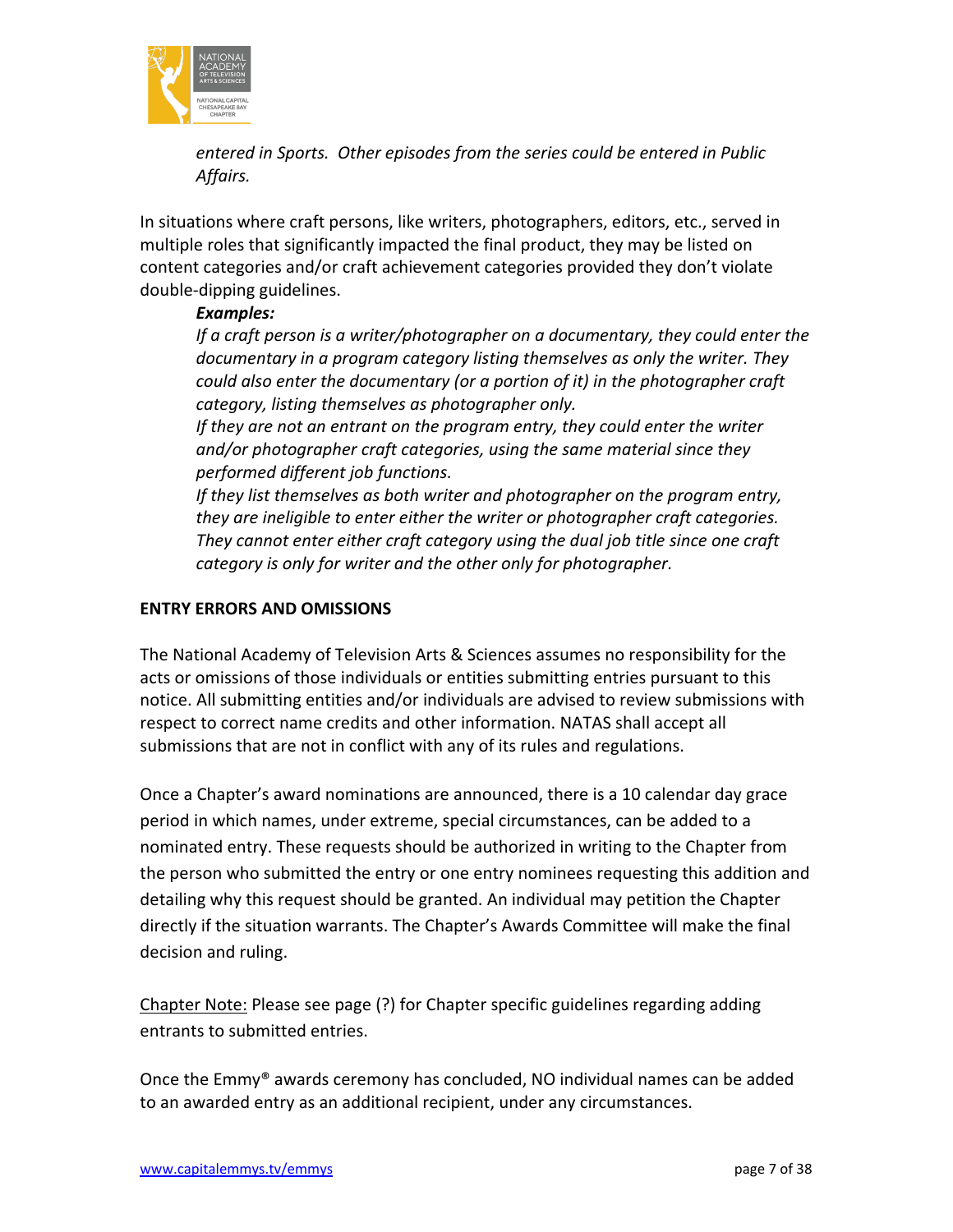

# **INTENTIONAL FALSIFICATION**

The entrant warrants that they are the party most responsible for the award-worthiness of the entry. The intentional falsification of production credits or entry credits will result in disqualification.

Attempts to adjust show titles, original distribution dates and/or descriptions of content in order to submit to multiple chapters or multiple categories, regardless of the circumstances, is prohibited.

# **DISQUALIFICATION**

Ineligible entries may be disqualified during any phase of the competition.

# **COPYRIGHT**

Each entrant agrees that any form of analog and/or digital recording, whether it be film, tape recording, screenshot or supplemental printed material that is furnished to NATAS in connection with an entry may be retained by NATAS for file, reference and archival purposes and may be viewed partially or in its entirety for judging purposes. All of, or portions of, said content may be used on or in connection with the awards ceremony, any broadcast/telecast and other exhibition, including internet; as well as with promotional announcements or activities for any of the foregoing. If required, the entrant is further responsible for approval and clearances to the appropriate parties for any use of this copyright content.

# **JUDGING PROCEDURE**

Judging panels should be made up of no fewer than **6** qualified judges who shall be certified as peer judges, with no more than **3** of those judges from the same station or company. Whenever possible, it is preferred that the judging coordinator secure at least 8 qualified individuals to serve on a judging panel. Judges may not have a conflict of interest, which is described as having a direct involvement in the production of an entry, or having a personal relationship with a member of the production staff of an entry. Group ownership, by itself, does not necessarily create a conflict of interest.

# **NON-COMPETITIVE JUDGING**

Entries are judged against a standard of excellence on their own merit and do not compete against each other. Craft entries are evaluated using a 1-10 scale each for Creativity and Execution. All other entries are scored using a 1-10 scale each for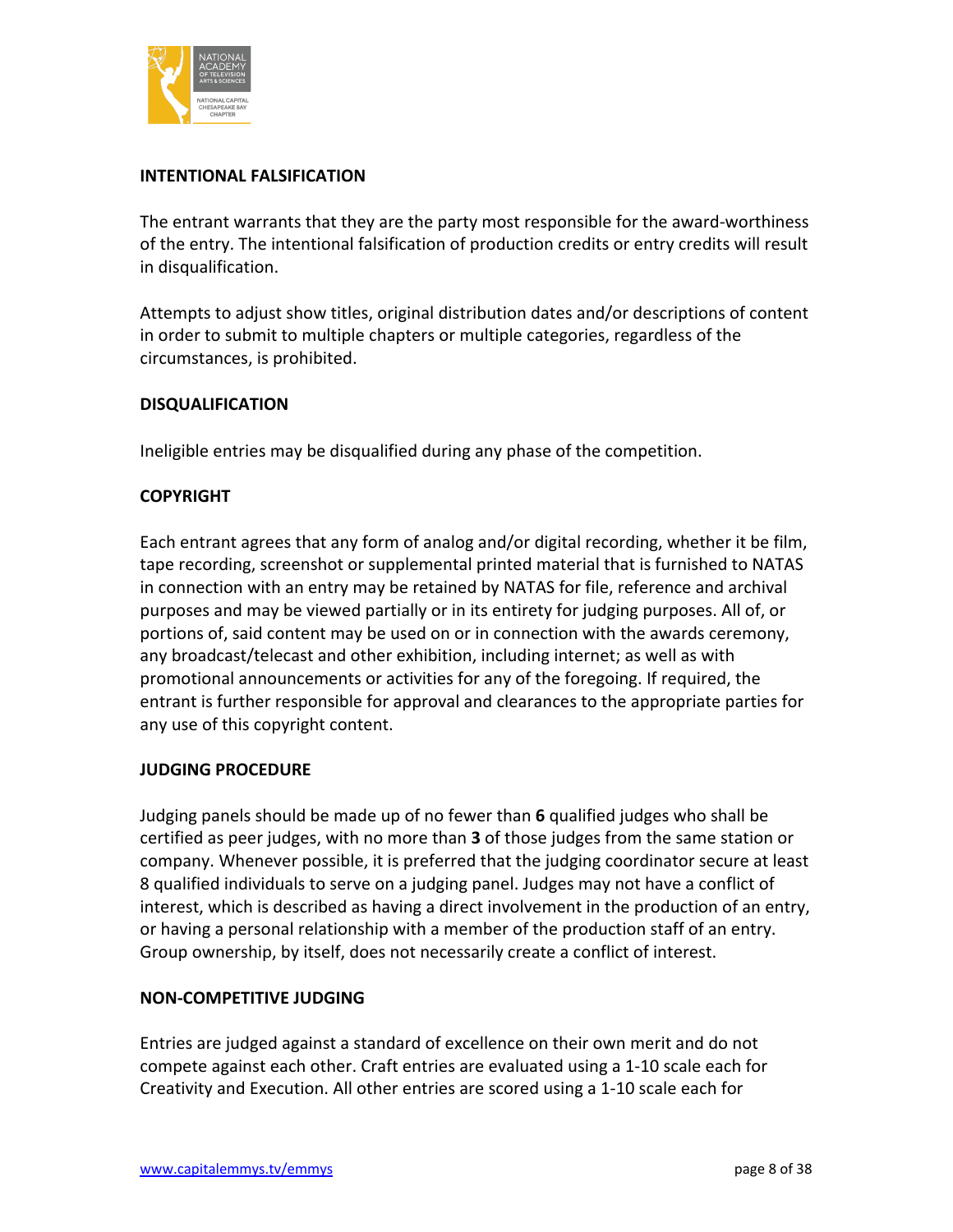

Content, Creativity and Execution. There may be one award, more than one award or no award given in each category. Any exceptions will be noted in the category description.

# **LANGUAGE OTHER THAN ENGLISH**

Entries in English will be judged by English-speaking professionals. Entries in Spanish will be judged by Spanish-speaking professionals. Entries in other languages may be entered. We recommend that entrants in languages other than English or Spanish submit an English-language translation of the narration track.

# **JUDGING REQUIREMENT**

The success of the Emmy® Awards process depends on the willingness of qualified professionals to serve as judges. Peers in other NATAS Chapters are judging our Chapter's entries. Our Chapter will judge other Chapters' entries. By entering, you agree to serve as a judge when asked.

### **DISCLOSURE OF JUDGING RESULTS**

In order to maintain fair, consistent peer judging without influence, judges must not disclose how they voted. If they ignore or abuse this privilege, their ballot will be disqualified and/or their judging status eliminated.

#### **WHO RECEIVES THE AWARD**

Producers, craft persons and other eligible entrants as listed on the entry form receive the Emmy**®** statuette.

Eligible entrants must have significant, creative, and hands-on involvement in the actual production of the video that is submitted. Roles peripheral to the actual video production (proposal/grant writing, research, fundraising, general supervision, etc.) are not substantial enough to be considered in this competition.

Executive Producers and management personnel (such as News Directors) are not eligible for Emmy® statuettes **unless directly involved** in the hands-on production of the work submitted. Those who serve in a managerial or supervisory role only should not be listed on the entry. To be considered, Executive Producers, General Managers, News Directors or other management personnel must have directly participated in the execution of the video. In such cases, a written request outlining the person's involvement should be submitted via email to the Chapter's awards committee for approval. *Note: General Managers are statuette eligible for the Overall Excellence*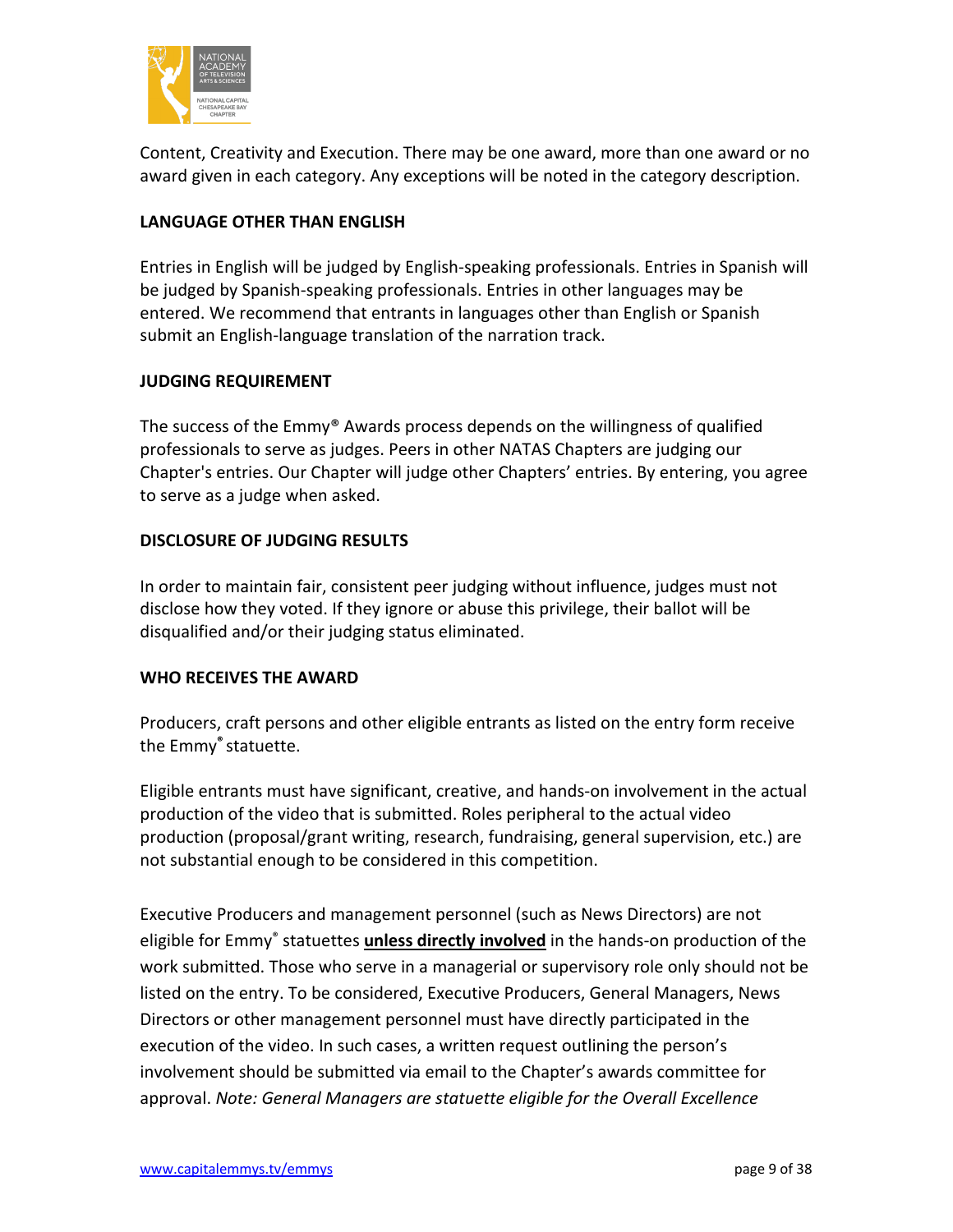

*category. News Directors are statuette eligible for the News Excellence category.*

In the Craft Achievement categories, those who actually perform a specific discipline receive the Emmy® statuette. Supervising or directing the work of others does not qualify except for achievements in directing categories.

Emmy® Awards are presented to individuals, not to their employers. It is the individual entrant's achievement that is being judged and recognized, even if an employer pays entry fees.

Others who work on a nominated or recognized entry may order contributor certificates or plaques. Individuals who did not receive a statuette, but were eligible for production certificates and/or plaques are not considered Emmy**®** recipients.

# **COMMEMORATIVE STATUETTES**

As a courtesy, stations, studios, production companies and other Chapter-approved organizations may order a commemorative statuette for public display at their place of business. The statuette is engraved the same as the original Emmy**®** Award, with the word "commemorative" added. Neither the organization's name nor any other special wording may be engraved in place of where the individual's name and position would usually appear. Commemorative Emmy® statuettes cannot be ordered for individuals.

# **PROMOTION**

All publicity, advertising or any written reference undertaken by nominees and award recipients to the Emmy<sup>®</sup> Awards, must clearly state that the awarded achievement is for a Regional Emmy® Award. The word "Regional" **must** appear in these instances. The recipient of a nomination or an Emmy<sup>®</sup> Award may refer in advertising and publicity to the fact that they have been honored **only** for **one year** after the recognition was bestowed. They may use a replica of the Emmy® statuette in such advertising. Individuals who significantly contributed to the production or craft but were not honored with a statuette cannot specifically advertise they are an Emmy<sup>®</sup> award recipient. They can only state they worked on the recognized program.

Chapter Note: Organizations should quantify  $Emmy^{\circ}$  Awards as the number of entries receiving an Emmy® or Nomination, **NOT** the number of statuettes or entrant names that received the recognition in any marketing or promotions materials.

# **RULES FOR THE PROTECTION OF THE EMMY® STATUETTE:**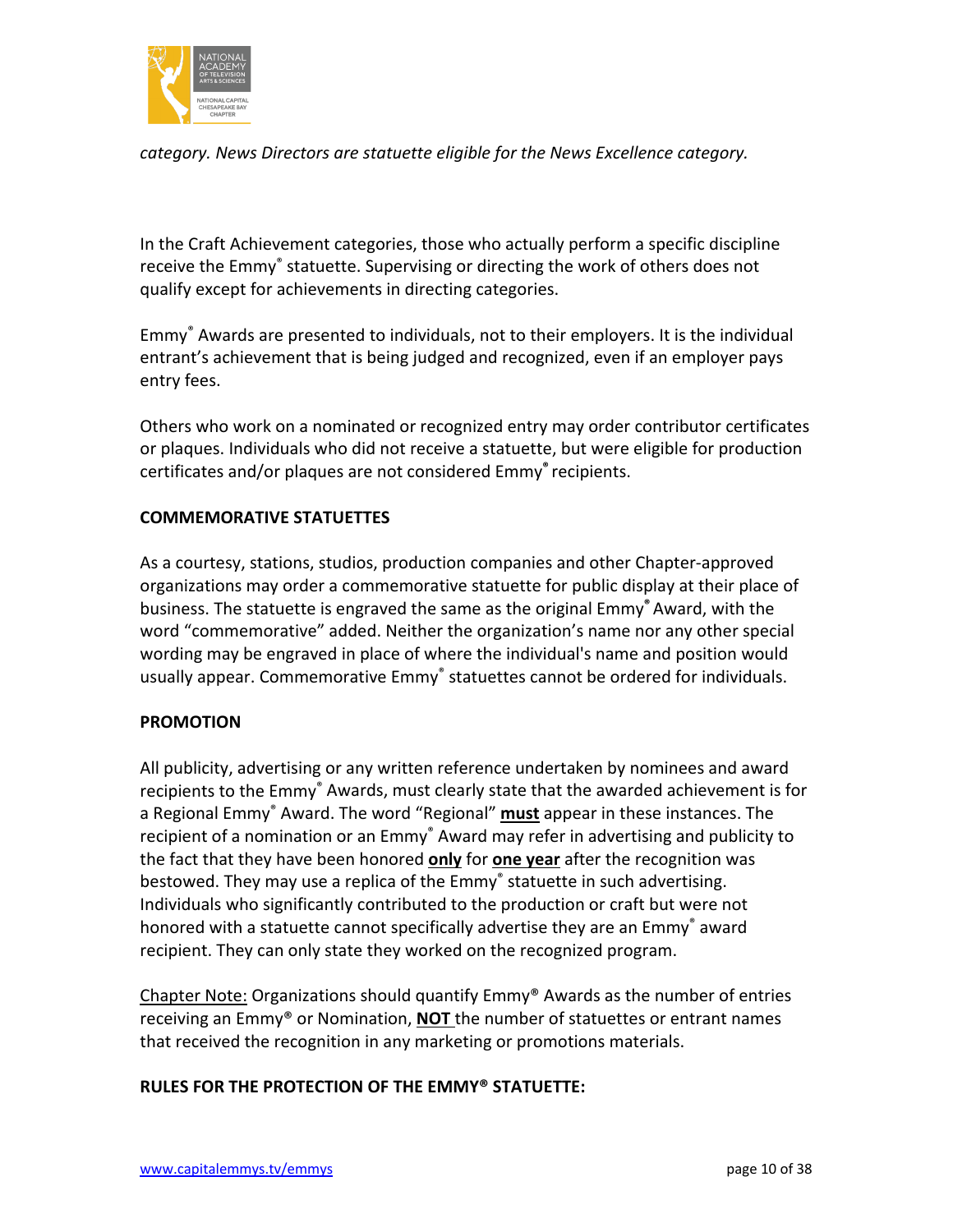

The Emmy® statuette is the property of and all rights are reserved by The National Academy of Television Arts & Sciences (NATAS) and the Academy of Television Arts & Sciences (Television Academy). The Emmy**®** statuette may not be reproduced or used in any commercial manner unless otherwise permitted by NATAS, it being understood that possession of the same is solely for the benefit of the recipient and the recipient's heirs or successors in interest. If a recipient or the recipient's heir or successor in interest proposes to sell, loan, donate or otherwise dispose of the Emmy® statuette, such persons shall be obligated to return the statuette to The National Academy of Television Arts & Sciences which will retain the same in storage in memory of the recipient.

A ® registration mark and the appropriate copyright notice: © NATAS/Television Academy must accompany any portrayal of the Emmy<sup>®</sup> statuette or moniker.

# CHAPTER SPECIFIC RULES

# **SUBMISSION LIMITS**

There are 69 categories in which you may enter (145 including all sub-categories). Members ONLY may submit unlimited entries per category or sub-category. Nonmembers may submit 2 entries in any category or sub-category.

# **ENTRY LENGTH**

No entry may be longer than 30 minutes unless otherwise noted. If the original telecast was longer, a maximum of 3 segments/lifts is permitted to bring longer program entries to the required Entry Time Limit.

# **CATEGORY TYPE**

Entries must be submitted in the correct category. Please check the list under categories before submitting. Once the general type of programming is established, all entries associated with that same program must be entered consistently in the appropriate categories. Program entries may be entered in only one programming category. In programming categories, an entry is defined as a single program or segment or, in the case of news, one story or a series of stories directly related to each other. The National Academy will accept all submissions which are not in conflict with NATAS rules and regulations. All entrants are advised to review submission information with respect to correct identification of names, credit and categories. Contact your station's NATAS Board member or the Awards Committee with any questions about category qualification or other rules. The National Capital Chesapeake Bay Awards Committee reserves the right to verify all entry information and to make all final decisions as to the proper categorizing and eligibility of each entry at any time.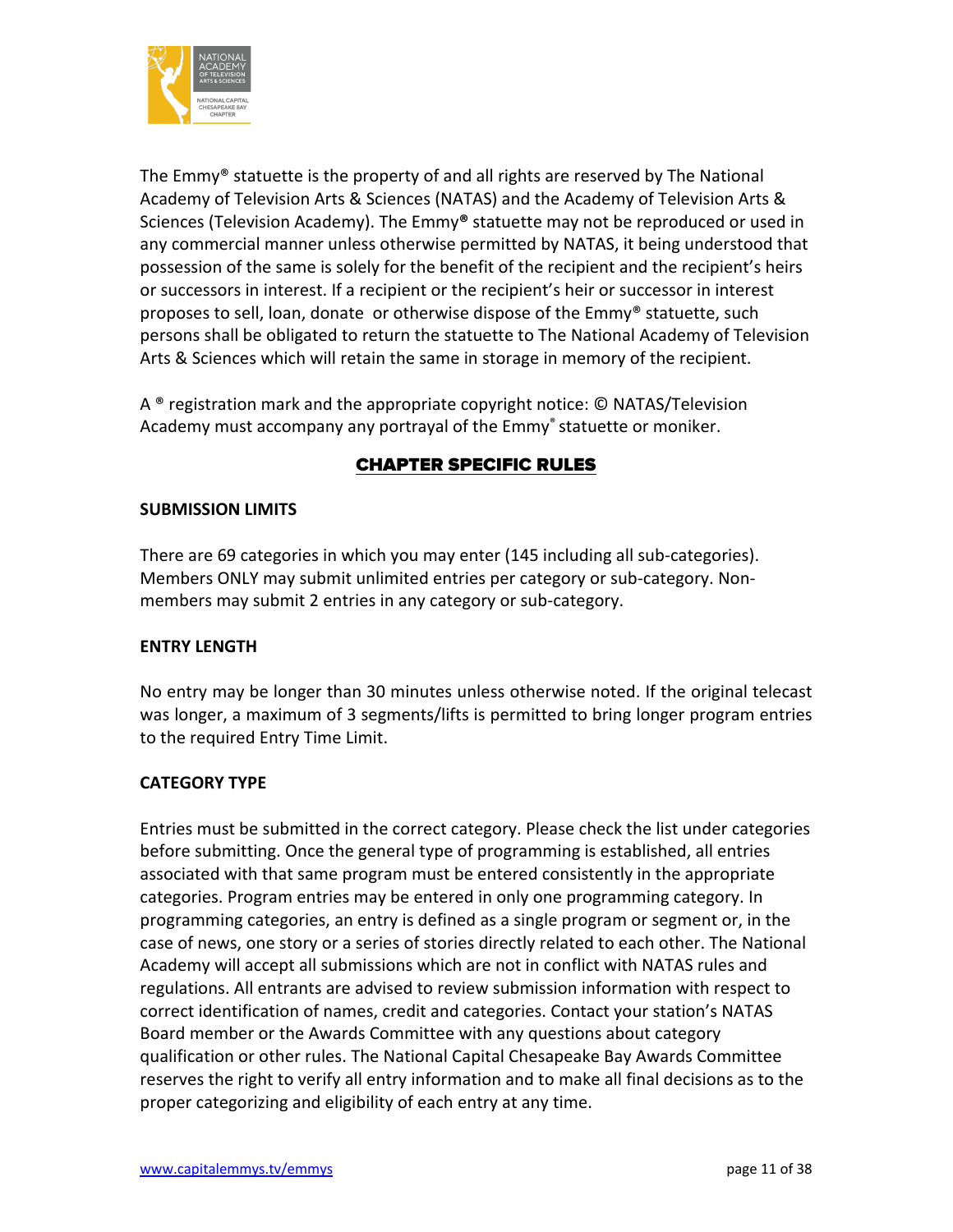

# **QUESTIONS**

#### **Questions about Proper Category or Rules?**

Contact Awards Committee Chair: Amanda Zimmer [awards@capitalemmys.org](mailto:awards@capitalemmys.org) 

# **Questions about Emmy® Express, Entry Form, Entry Fees, or Membership Fees & Status?**

Contact NATAS-NCCB Associate Director Ashlyn Dixon adixon@capitalemmys.org 703-234-4055

#### **ENTRY FORMAT**

All entries to the 2021 National Capital Chesapeake Bay Emmy® Awards should be submitted online in Emmy® Express. Entrants can find links to Emmy® Express online at [www.capitalemmys.tv/](http://www.capitalemmys.tv/)emmys. Please follow the process outlined in Emmy® Express through to the VIDEO APPROVAL step to qualify for judging. Make sure your entry meets the specifications outlined in Emmy® Express before attempting to upload.

#### **UPLOADING OF ENTRIES**

All entries uploaded by Thursday, January 6, 2022 at 11:59 pm EST qualify for the Early Bird Deadline fees. All entries uploaded between Friday, January 7, 2022 at 12:00 am EST and Thursday, January 27, 2022 at 11:59 pm EST will be subject to the Official Deadline fees. All entries uploaded between Friday, January 28, 2022 at 12:00 am EST and Thursday, February 10, 2022 by 11:59 pm EST will be subject to the Late Deadline fees.

#### **EARLY BIRD DEADLINE**

| Thursday, January 6, 2022 at 11:59 pm EST      |          |             |
|------------------------------------------------|----------|-------------|
|                                                | Member*  | Non-Member* |
| Categories 1 to 69 (except categories 56 & 57) | \$125.00 | \$225.00    |
| <b>OFFICIAL DEADLINE</b>                       |          |             |
| Thursday, January 27, 2022 at 11:59 pm EST     |          |             |
|                                                |          |             |
|                                                | Member*  | Non-Member* |
| Categories 1 to 69 (except categories 56 & 57) | \$170.00 | \$270.00    |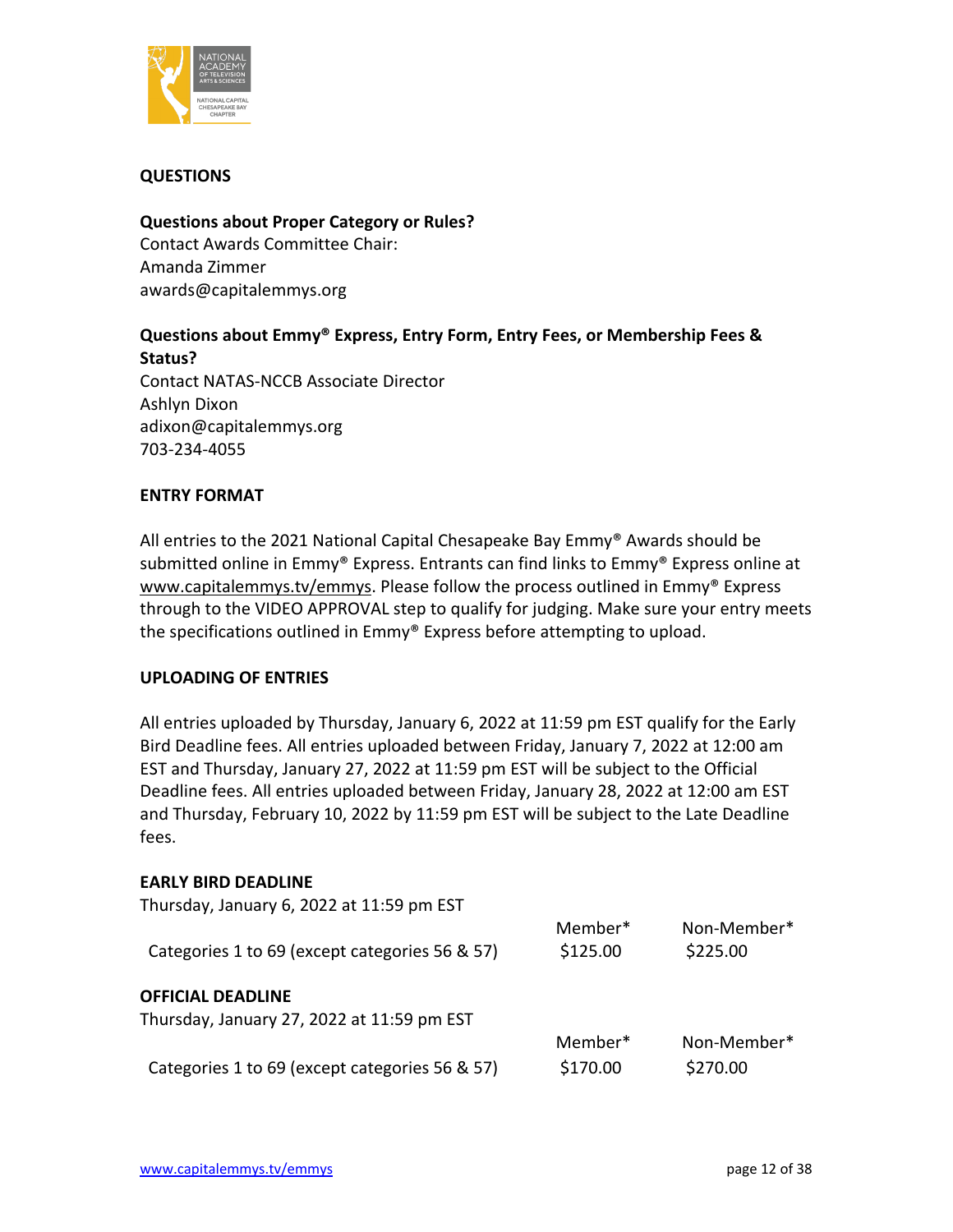

**LATE DEADLINE**

Thursday, February 10, 2022 at 11:59 pm EST

Categories 1 to 69 (except categories 56 & 57) \$250.00 \$350.00

Member\* Non-Member\*

*\*Each name listed on an entry must pay the corresponding fee based on the individual's membership with NATAS-NCCB and the time the name was added to the submission. Entry fees are non-refundable.*

# **ENTRY FEES - SPECIAL AWARDS**

Category 56 Overall Excellence (one fee) \$170 Category 57 Community Service (one fee) \$350

# **PENALTIES**

Once an entry is submitted **and** the uploaded video is approved, any changes to the entry or video can only be made by NATAS-NCCB administration. Changes prior to the Late Deadline on February 10, 2022 may be subject to a \$30 administration fee per entry. Changes after the deadline passes but prior to the judging process commencing may be subject to an administrative fee up to \$50 per entry. All refunds may be subject to a \$30 administration fee.

# **ADDITIONAL ENTRANTS**

You cannot be added to an awarded entry as an additional recipient, nor purchase a statuette past the Chapter's deadline. However, requests to add eligible entrant names can be made before May 1, 2022. All requests will require written authorization from the primary responsible entrant detailing the additional entrant's name, job title, responsibility, and reason why they were not included on the original entry submission. All requests should be sent to [awards@capitalemmys.org](mailto:awards@capitalemmys.org) for consideration. The entry fee for approved requests is \$350 per name, regardless of membership status or when the entry was originally submitted. Additional entrants **cannot be added** to any entry **after May 1, 2022**. Others who work on a nominated or recognized entry may order production certificates or plaques. Individuals who did not receive a statuette, but were

eligible for production certificates and/or plaques, are not considered Emmy**®**  recipients.

# **JUDGING INCENTIVES**

By entering in the 2021 Call for Entries, you agree to serve as a judge during the 2022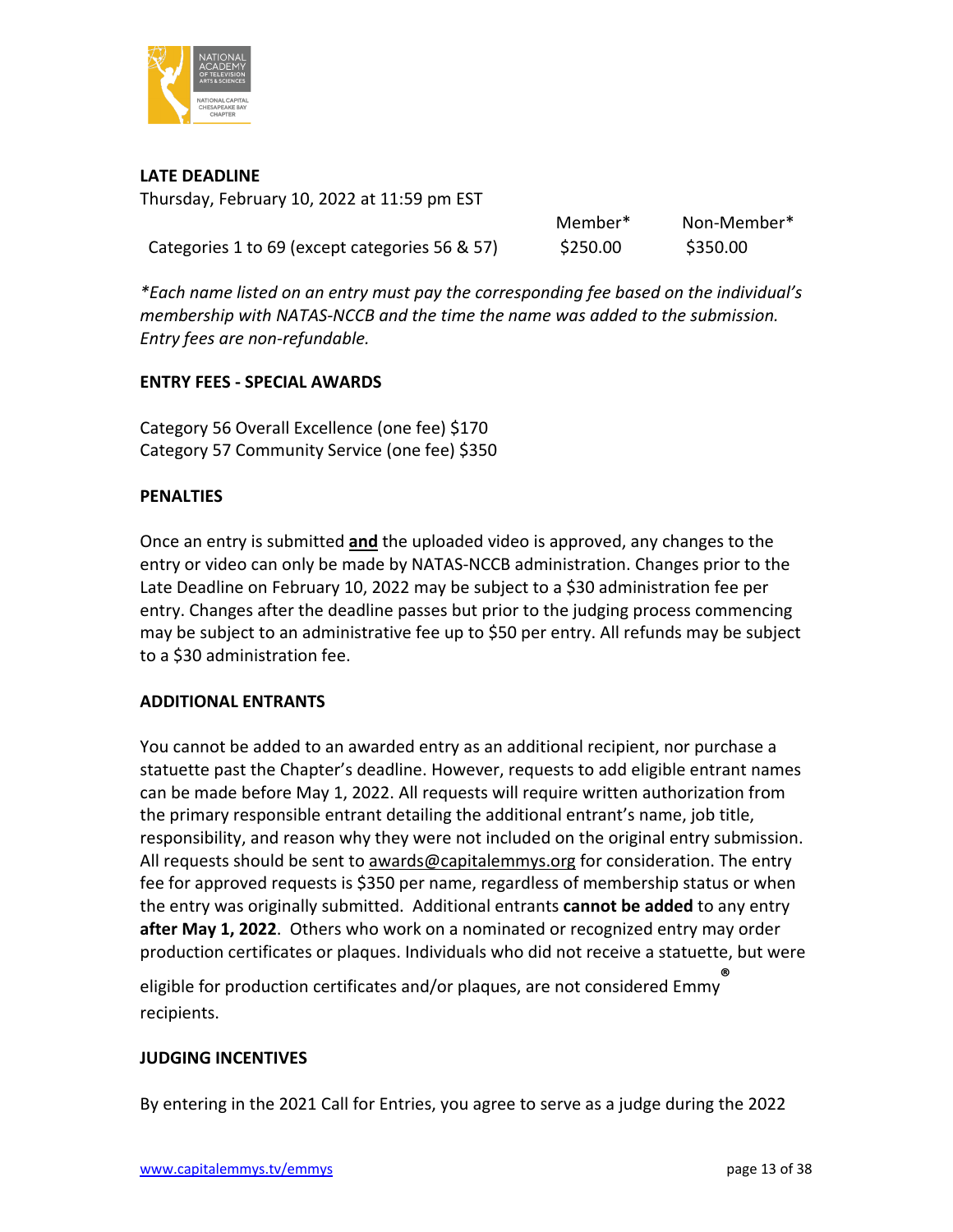

calendar year if asked and able. Since we trade with several chapters between February and September, you may be asked to judge more than once. There is no limit to the amount of judging you can do, as long as you are qualified to judge the categories. To qualify, you must have at least two years' professional experience in the category you are judging. You are not required to be a NATAS member to qualify to judge.

Regardless of the number of entries you submit, those who judge five or more times will receive a \$30 credit with the NCCB Chapter. This credit can be applied to membership renewals, entry fees, gala tickets, or recognition award orders.

Credits will be distributed by October 1, 2022 and be can used towards the upcoming Call for Entries and membership renewal period. Credits expire September 30, 2022.

# **NATAS MEMBERSHIP \$60**

To be eligible for the member entry rate, you must be a current member of NATAS-NCCB. The Board of Governors agreed unanimously once again to decrease membership dues to \$60 as a way to give back to our members for this year.

You may join or renew online, but this must be done **prior to submitting an entry in Emmy® Express**. After registering, you will receive a member number, which you should use, along with your password, to log in to Emmy® Express and submit your entry. Please note: If you submit an entry without this member number, you will be charged the non-member rate. If for whatever reason you cannot pay via PayPal, please contact NATAS- NCCB Associate Director.

Entrants who pay the Non-Member rate will receive a membership to NATAS-NCCB effective March 1, 2022 through September 30th, 2022.

# **PAYMENT**

Individuals must pay for entries and membership dues through Emmy® Express via American Express, MasterCard, Visa, or PayPal.

CHECKS PAYABLE TO: NATAS-NCCB Mail your checks to:

> NATAS-NCCB 11654 Plaza America Dr. #199 Reston, VA 20190

For questions about payment, contact NATAS-NCCB Associate Director, Ashlyn Dixon at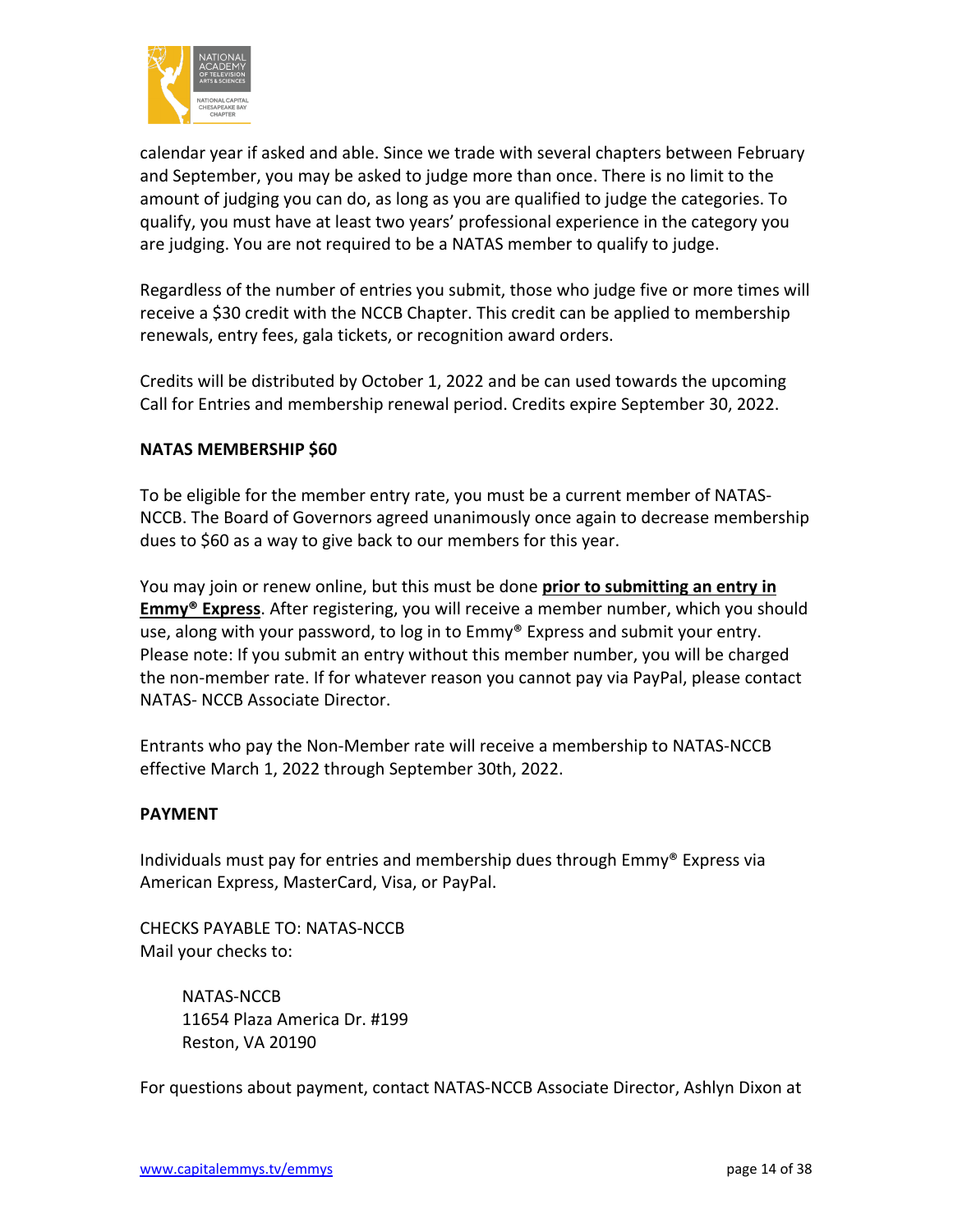

703-234-4055 or email her at [adixon@capitalemmys.org.](mailto:adixon@capitalemmys.org)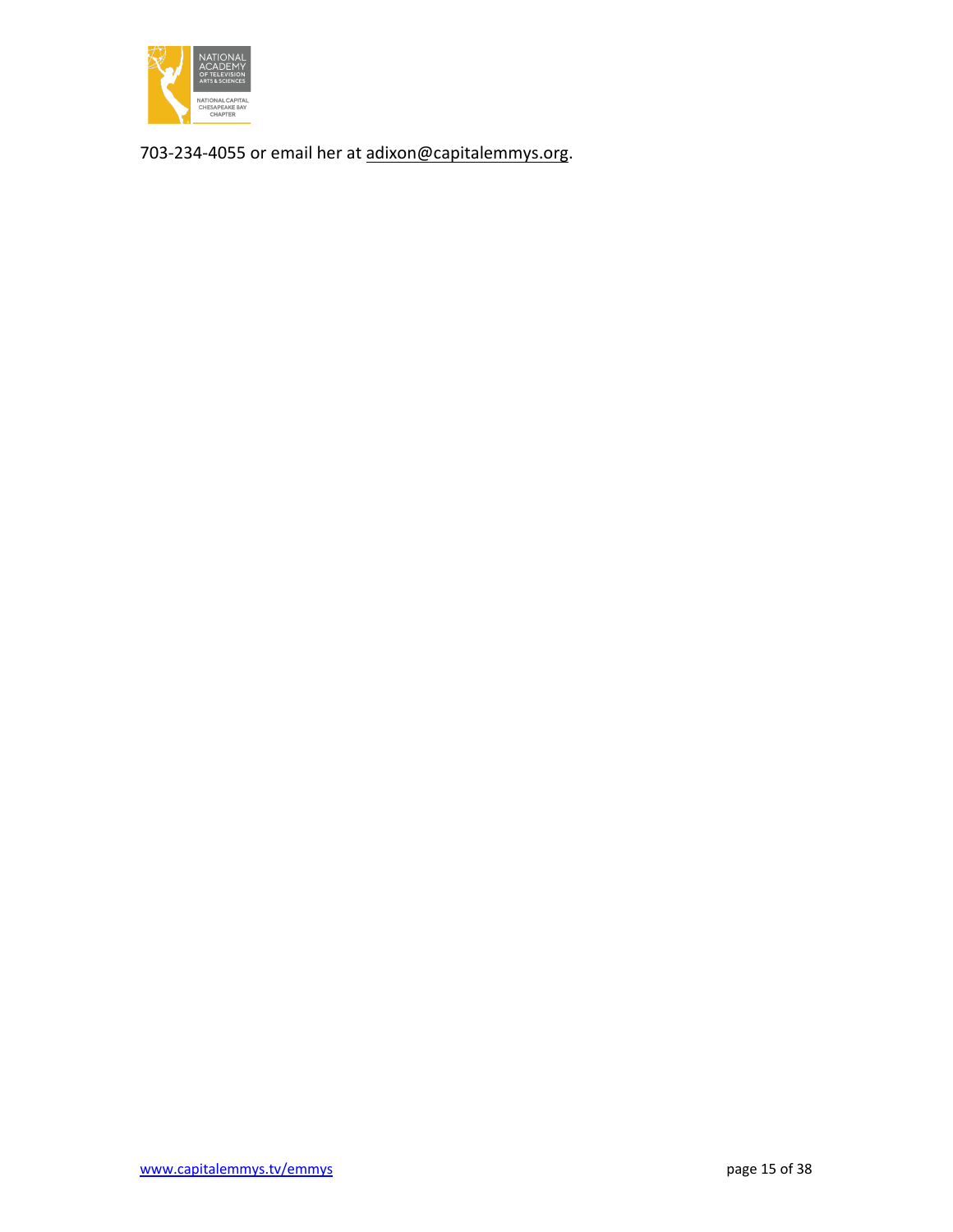

### **REGIONAL EMMY® AWARD CATEGORIES**

#### **NEWS CONTENT**

News content categories are intended for journalistic material produced by news departments within television stations, newspapers or online news reporting entities. Producers should be the primary entrants for these categories. Qualified others may be eligible if their contributions are significant to the entry's award-worthiness. Submitters who created work as part of media pool coverage can only enter their material once and must clearly identify their contributions on the entry.

For single News entries, the original video and submission length must not exceed 10 minutes.

Multi-part news series entries are eligible and must include a minimum of two (2) but no more than five (5) separate reports from the series. Total submission Entry Time Limit for News series entries may not exceed 15 minutes.

NOTE: One (1) second of black must be inserted between elements of a series entry or between excerpts if the original video has been edited to fit the Entry Time Limit for the category.

# **NEWSCASTS & NEWS PROGRAMS**

For excellence in a regularly scheduled newscast. Entry will be judged on overall content, presentation, enterprise, writing, format, teases, etc. Post edits are not permitted except for the removal of commercials. For newscasts that exceed the 30 minute category Entry Time Limit entrant may submit up to 3 excerpts. Entry Time Limit: 30 minutes.

- **1. Morning Newscast (4:00am–1pm)**
	- **A. Larger Markets** (1-49)
	- **B. Medium Markets** (50-99)
- **2. Daytime Newscast (1pm–8pm)**
	- **A. Larger Markets** (1-49)
	- **B. Medium Markets** (50-99)
- **3. Evening Newscast (8pm–Midnight)**
	- **A. Larger Markets** (1-49)
	- **B. Medium Markets** (50-99)
- **4. Weekend Newscast**
	- **A. Larger Markets** (1-49)
	- **B. Medium Markets** (50-99)
- **5. News Special**

For excellence in coverage of a one-time-only, significant, newsworthy event,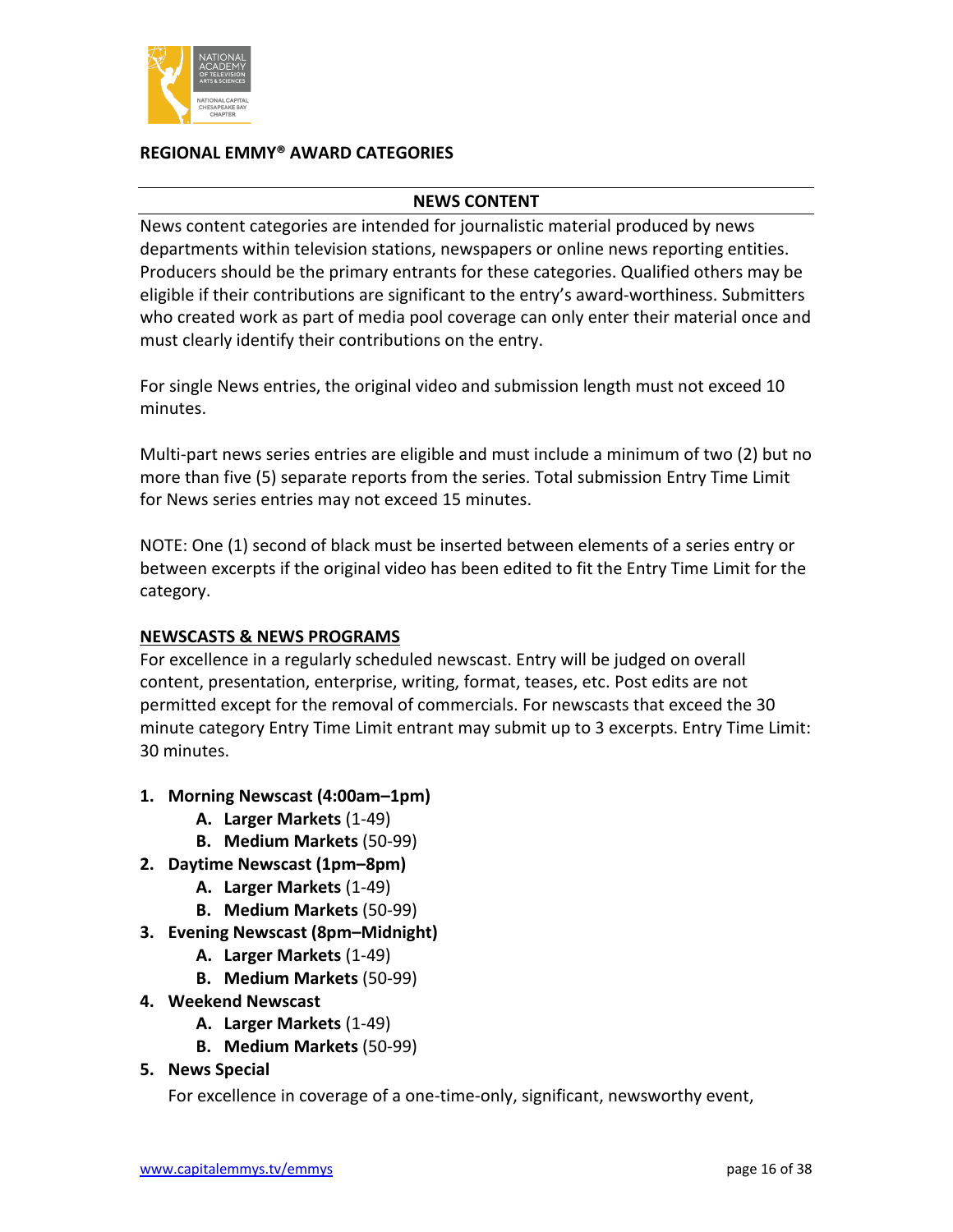

occasion or topic. Subject should be an in-depth treatment of a current topic. Entry Time Limit: 60 minutes.

# **NEWS GATHERING**

# **6. Daily News Report (single shift)**

For excellence in coverage of a single news story or topic which is shot, edited and aired within one work shift. Entry may include live and/or recorded elements and online video content. Topic covered must not be considered a news investigative report or news specialty report. Entry Time Limit: 10 minutes.

*NOTE: This is the basic news reporting done day-in and day-out by a news department. Entries in this category typically evolve out of the daily planning of a newscast or other news distribution product*.

# **7. Hard News Report (no production time limit)**

For excellence in coverage of a single hard news story or topic which has no time limit for its preparation. Entry may include live and/or recorded elements and online video content. Topic covered must not be considered a news investigative report or news specialty report. Entry Time Limit: 10 minutes.

*NOTE: This is the basic news reporting done day-in and day-out by a news department. Entries in this category typically evolve out of the daily planning of a newscast or other news distribution product*.

# **8. Breaking or Spot News**

# **A. Single Report**

For excellence in coverage of a single unanticipated news event. Entry should convey a sense of immediacy in the coverage of an unfolding event. Entry must be one continuous report as originally broadcast or streamed. Entry may include live or taped elements or a combination of both. Entry Time Limit: 15 minutes.

# **B. Multiple Reports**

For excellence in coverage of a single unanticipated news event. Entry should convey a sense of immediacy in the coverage of an unfolding event. Entry should be a composite of at least two (2) reports on the same topic as they were originally broadcast or streamed. Exempt from composite and excerpt limit rules. Entry may include live or taped elements and online video content. Entry Time Limit: 30 minutes.

*NOTE: Regional recipients in this category are eligible, at their discretion, to compete for a crystal pillar in the National News and Documentary Awards in the following category: Outstanding Regional News Story – Breaking News.* 

# **9. Continuing Coverage**

For excellence in coverage of a single, evolving news topic through an extended number of reports distributed over a time period exceeding 24 hours. Entries will be judged in part on story advancement. Entry should be a composite of at least two (2)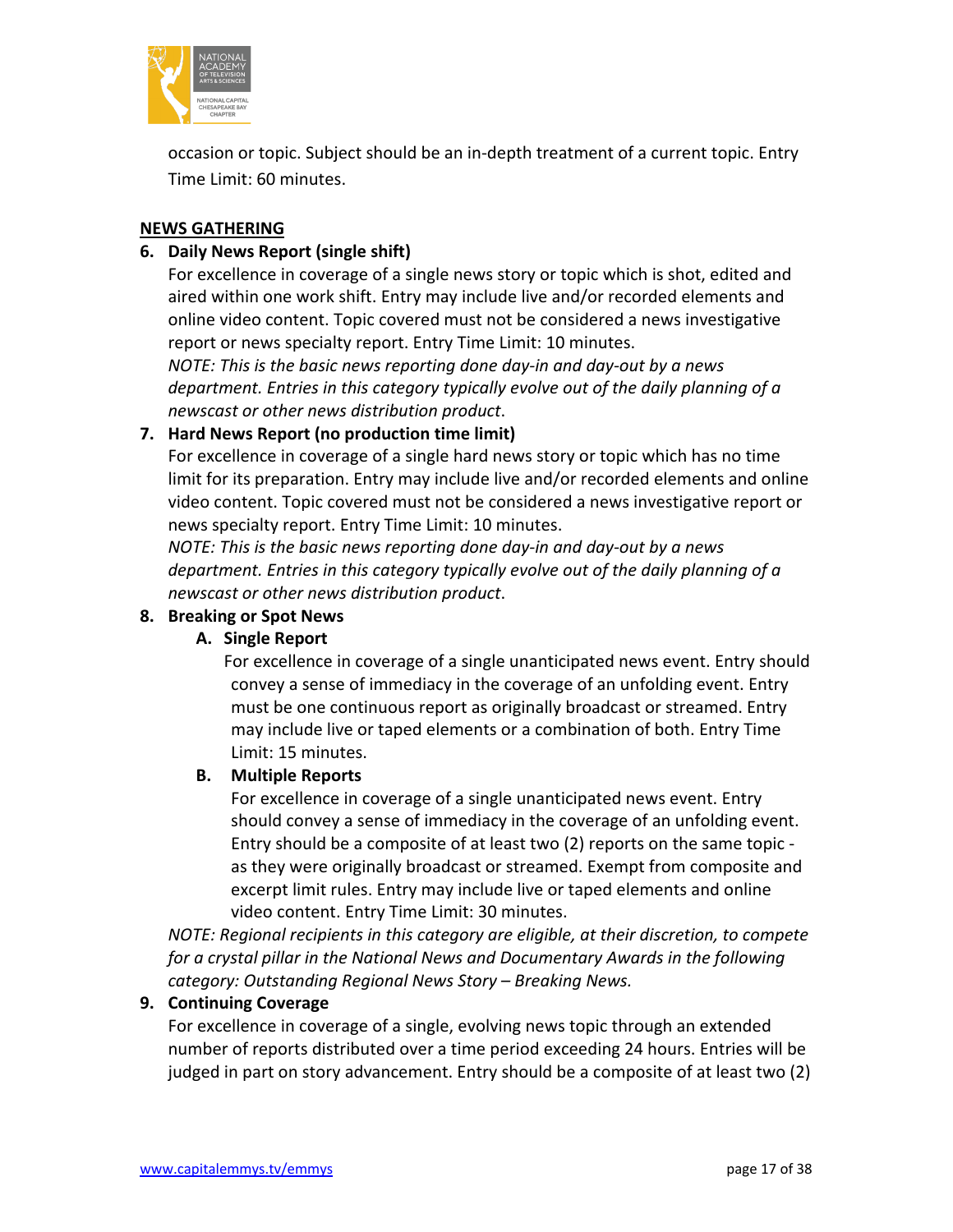

reports as they were originally broadcast or streamed. Exempt from composite and excerpt limit rules. Entry Time Limit: 30 minutes

*NOTE: Continuing coverage entries typically consist of an establishing report followed up by additional reports that show how the story has evolved and changed with new revelations or sidebar stories over a longer period of time, such as days, weeks or months.*

### **10. Team Coverage**

For excellence by a team involved in covering multiple news reports on a single subject, shot, edited, produced and broadcast or streamed within 24 hours. Entry may include multiple live and/or recorded elements and online video content. Entry may be a single, continuous report or a composite of multiple reports or elements. Exempt from composite and excerpt limit rules. Entry Time Limit: 30 minutes. *NOTE: As a team entry, multiple entrants must be listed on the entry form.*

### **11. Investigative**

# **A. Single Report**

For excellence in a single report focused on a community problem requiring research and investigative journalism. Entry will be judged on the quality and extent of research, the presentation and the impact of the reporting, which may include new legislation, policies, government or legal investigations, public outcry, etc. Entry must include written documentation in the synopsis section of the online entry form. Entry Time Limit: 15 minutes.

# **B. Multiple Reports**

For excellence in a series of reports covering one investigation focused on a specific community problem requiring research and investigative journalism. Entry will be judged on the quality and extent of research, the presentation and the impact of the reporting, which may include new legislation, policies, government or legal investigations, public outcry, etc. Entry must include written documentation in the synopsis section of the online entry form and a minimum of two (2) reports. Entry Time Limit: 30 minutes.

*NOTE: Regional recipients in this category are eligible, at their discretion, to compete for a crystal pillar in the National News and Documentary Awards in the following category: Outstanding Regional News Story Investigative Report.*

#### **12. News Feature**

For excellence in reporting of feature news stories or topics. Features are generally defined as stories that have a personal, emotional or creative slant and include elements that go beyond the scope of straight factual information found in a hard news story. Multiple Report entries may include either several reports on the same feature topic, or several reports from an ongoing branded feature news series and must include a minimum of two (2) and no more than five (5) reports. Single Report Entry Time Limit: 10 minutes. Multiple Report Entry Time Limit: 15 minutes.

**A. Light Feature (Single Report and Multiple Reports)**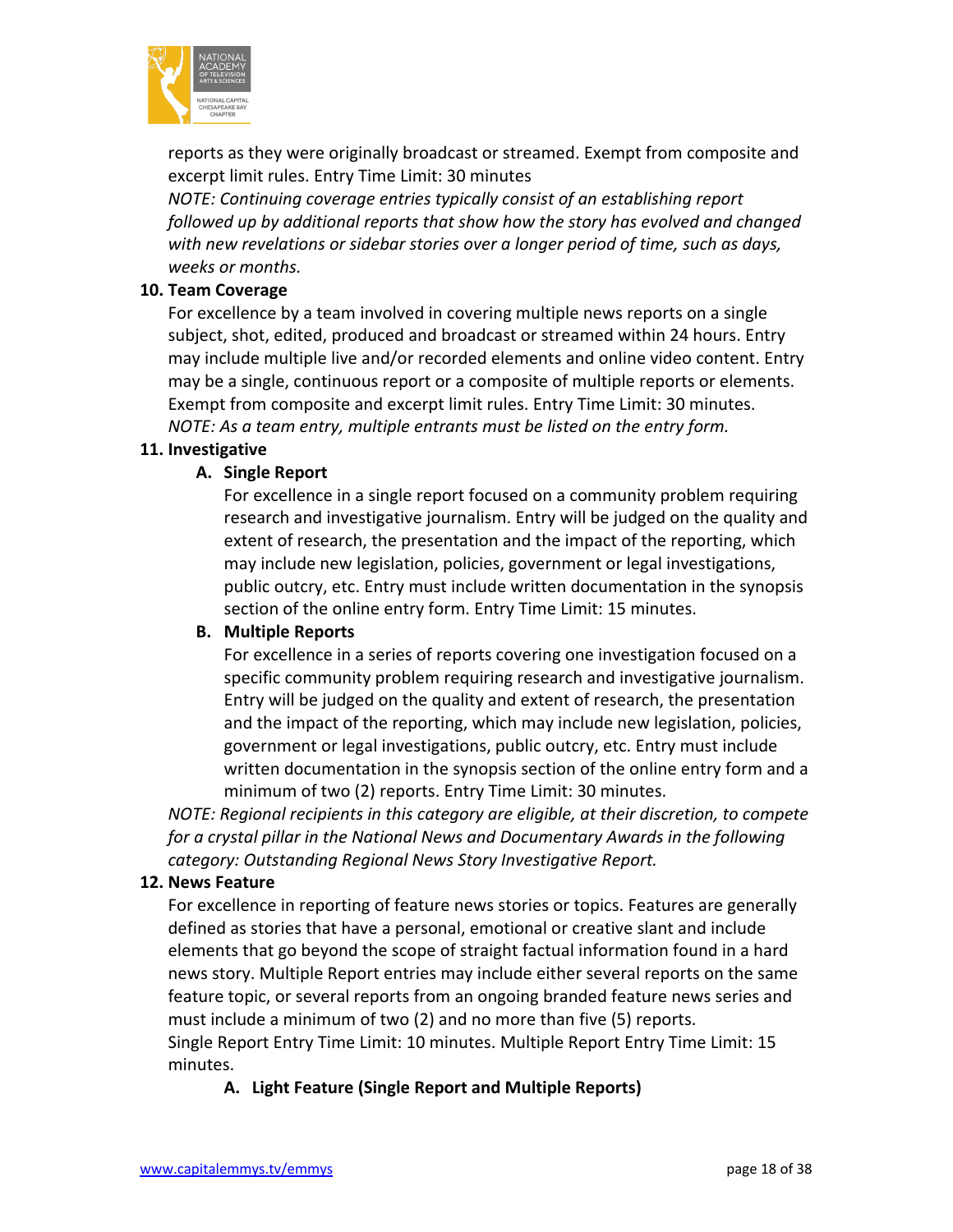

# **B. Serious Feature (Single Report)**

# **C. Serious Feature (Multiple Reports)**

# **13. Arts/Entertainment**

For excellence in news or journalistic coverage of general entertainment, variety or visual and performing arts.

**A. News (single shift)**

# **B. News (no production time limit)**

# **14. Business/Consumer**

For excellence in news or journalistic coverage of business, finance, consumer affairs or economic topics.

**A. News (single shift)**

**B. News (no production time limit)**

# **15. Crime**

For excellence in news or journalistic coverage of crime, violations of the law or criminal justice related topics.

**A. News (single shift)**

# **B. News (no production time limit)**

# **16. Diversity/Equity/Inclusion**

For excellence in news or journalistic coverage focused on topics including racism, discrimination, inequality, marginalized communities, and similar social injustices.

**A. News (single shift)**

# **B. News (no production time limit)**

# **17. Education/Schools**

For excellence in news or journalistic coverage of schools, teaching or education related topics.

**A. News (single shift)**

# **B. News (no production time limit)**

# **18. Health/Medical**

For excellence in news or journalistic coverage of health or medical related topics.

# **A. News (single shift)**

# **B. News (no production time limit)**

# **19. Historical/Cultural**

For excellence in news or journalistic coverage about historical or cultural related topics.

**A. News (single shift)**

**B. News (no production time limit)**

# **20. Chesapeake Heritage**

For excellence in coverage that focuses on state or local heritage, history, or natural attributes of the Chesapeake Bay region, including Baltimore, Richmond, Washington DC, and the Piedmont. Entry Time Limit: 10 minutes.

# **A. News Feature**

# **21. Military**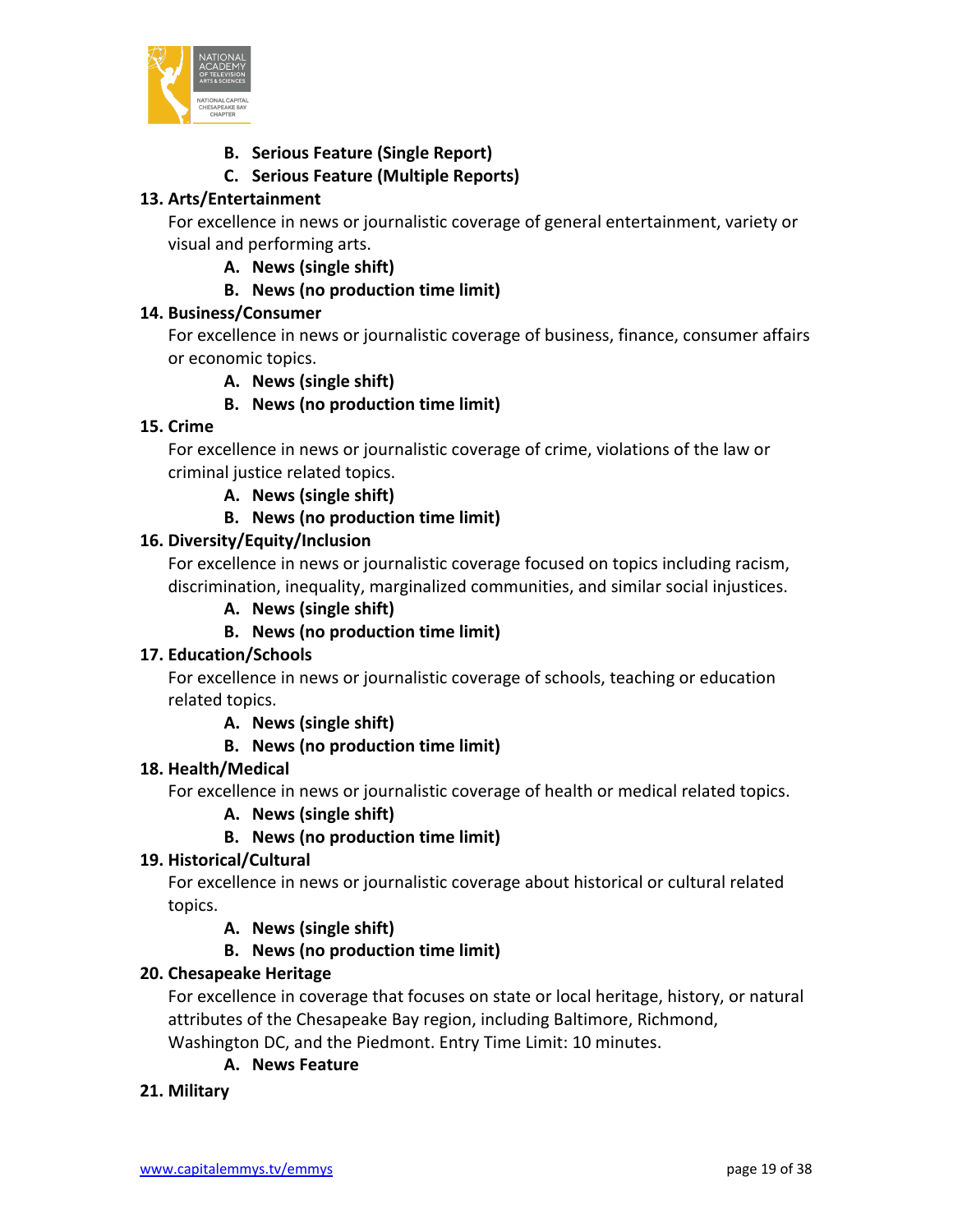

For excellence in news or journalistic coverage of military related topics.

**A. News (single shift)**

# **B. News (no production time limit)**

# **22. Politics/Government**

For excellence in news or journalistic coverage of political, civil or government related topics.

### **A. News (single shift)**

# **B. News (no production time limit)**

# **23. Religion**

For excellence in news or journalistic coverage of religious and/or spiritual related topics.

**A. News (single shift)**

# **B. News (no production time limit)**

# **24. Societal Concerns**

For excellence in news or journalistic coverage of current issues of societal concern, community or immediate public interest.

**A. News (single shift)**

# **B. News (no production time limit)**

# **25. Technology**

For excellence in news or journalistic coverage of technology industry stories and related topics.

# **A. News**

# **26. Weather**

For excellence in news or journalistic coverage of weather related topics.

#### **A. News**

# **27. Weathercast**

For excellence in an anchored weather segment from within a newscast.

# **SPORTS CONTENT**

Producers should be the primary entrants for Sports Content categories. Qualified others may be eligible if their contributions are significant to the entry's awardworthiness.

Sports News content is only eligible in the appropriate News subcategories. For Short Form Content and Sportscast entries, the original video must not exceed 10 minutes.

For Long Form Content and Program entries, the original video must be longer than 10 minutes and submission length may not exceed 30 minutes (exception: Sports Documentary). No more than three (3) excerpts may be included to bring longer content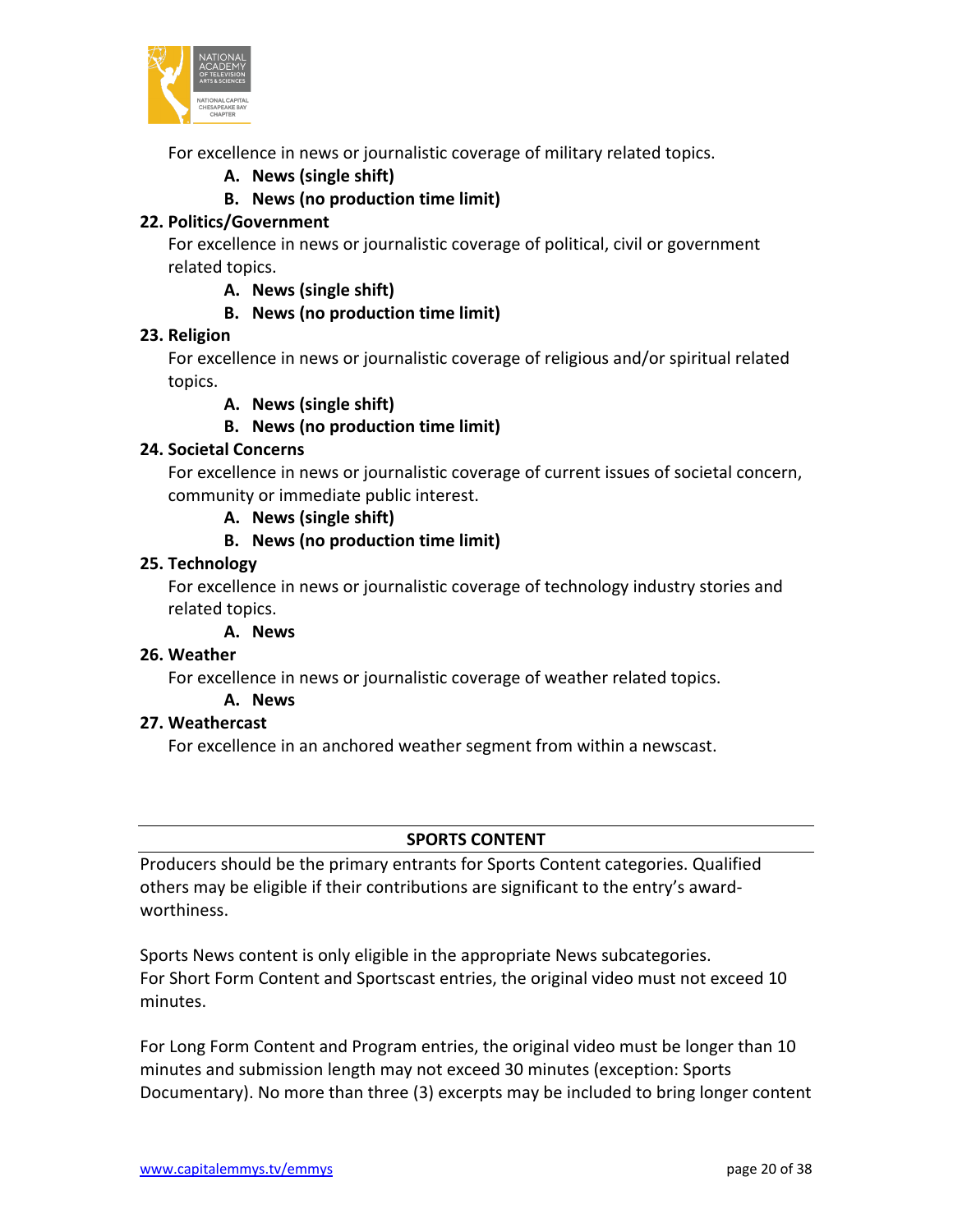

to the 30-minute Entry Time Limit (exceptions: Sports - One-Time Special and Sporting Event/Game Live Broadcast.) Excerpts must be presented in original, chronological order.

Series entries are eligible and must include a minimum of two (2) but no more than five (5) separate segments from the series. Total submission Entry Time Limit for News and Short Form Content series entries may not exceed 15 minutes. Long Form Content series entries may not exceed 30 minutes.

NOTE: One (1) second of black must be inserted between elements of a series entry or between excerpts if the original video has been edited to fit the Entry Time Limit for the category.

# **28. Sports Story**

For excellence in news or journalistic coverage of sports, athletes, coaches and other related topics.

# **A. News (no production time limit)**

Chapter Note: similar to hard news feature

# **B. News Feature**

Chapter Note: intended for light feature

For excellence in content about sports, athletes, coaches and other related topics. This category is intended for features, segments and other storytelling vehicles of varying lengths and NOT for traditional 30 or 60-minute programs.

**C. Short Form Content (up to 10 minutes)**

**D. Long Form Content (longer than 10 minutes)**

# **29. Sports Program – Live**

For excellence in a sports program or series that is live or recorded live. Entry must have, as its basis, special coverage not to be taken from a newscast, including but not limited to pregame and postgame shows surrounding live sporting events. Entry may include multi-camera and pre-produced segments that cover the full spectrum of the event. Entry may not have post edits except for the removal of commercials. Entry will be judged on overall content, presentation, enterprise, writing, format, teases, etc.

# **30. Sports Program – Post-Produced or Edited**

For excellence in a daily or weekly sports program or sports series (non-news). Entry must have, as its basis, special coverage not to be taken from a newscast. Content in these programs is post-produced and heavily edited. Entry may have no post-broadcast edits except for the removal of commercials. Entry will be judged on overall content, presentation, enterprise, writing, format, teases, etc.

# **31. Sports – One-Time Special**

For excellence in a one-time sports-related special program that is not part of a daily or weekly sports program, game or series. Entry may be live, recorded live or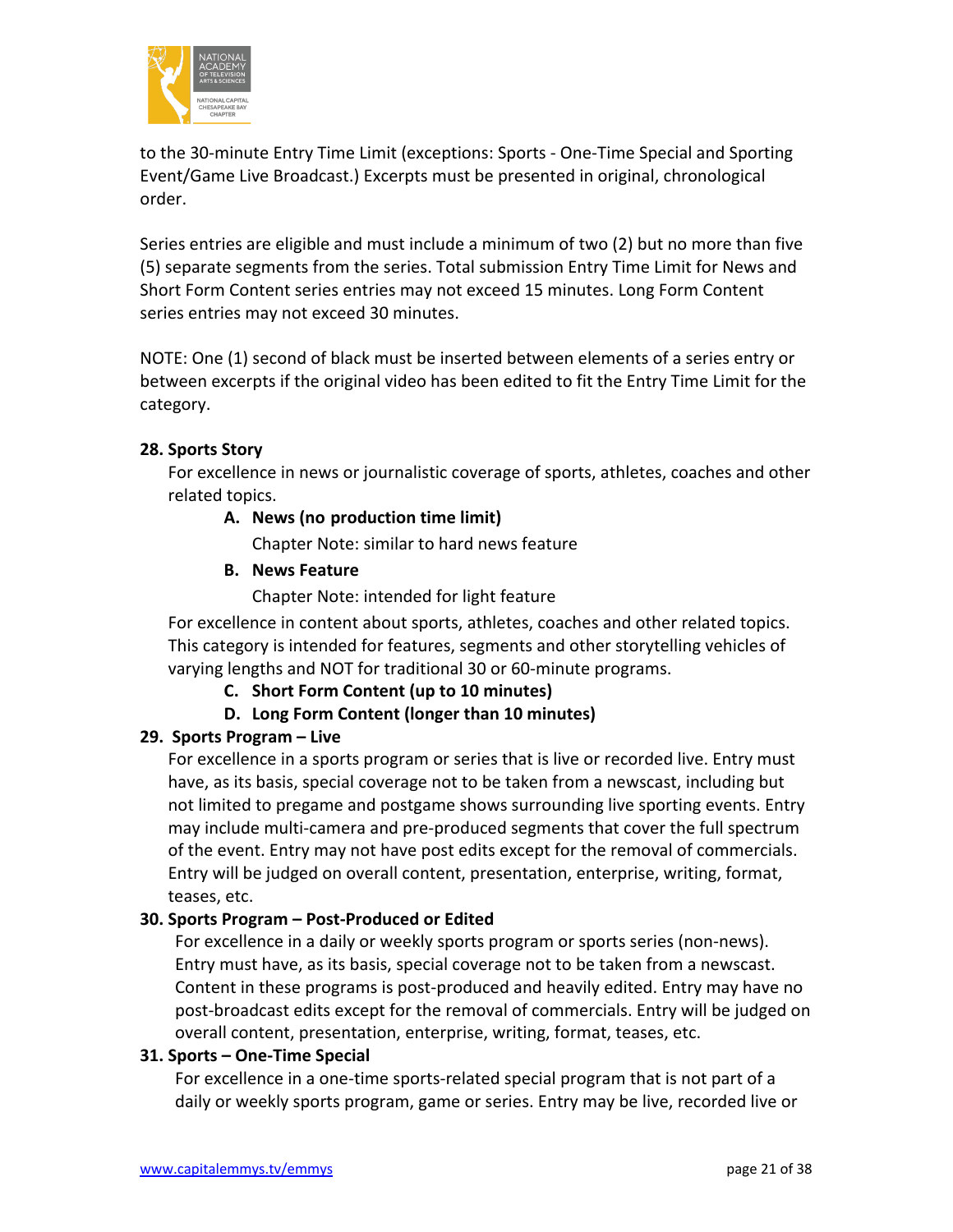

post-produced. Entry should have no post edits except for the removal of commercials. Entry may include no more than eight (8) excerpts to bring the entry down to the 30-minute Entry Time Limit.

*NOTE: examples might include content surrounding regional coverage of the Kentucky Derby, Boston Marathon, Hockey Day Minnesota or High School Football Championship Preview.*

# **32. Live Sporting Event/Game**

For excellence in production of a single (live or recorded live) sporting event or game. A composite is required and should include examples of: Show Open, Graphics Package, Use of Replays, Inserted Pre-Produced Segments, Use of Statistical or Other Prepared Material, Highlights, Standard Coverage (e.g. Routine Innings or Downs) and any additional material at entrant's discretion. Entry may include no more than eight (8) excerpts to bring the entry down to the 30-minute Entry Time Limit.

# **33. Live Sporting Event Season**

For excellence in production of a season series covering one sports team. A composite is required and should include examples of: Show Open, Graphics Package, Use of Replays, Inserted Pre-Produced Segments, Use of Statistical or Other Prepared Material, Highlights, Standard Coverage (e.g. Routine Innings or Downs) and any additional material at entrant's discretion. Entries must include excerpts from at least 5 different games during the season. Entry may include no more than fifteen (15) excerpts to bring the entry down to the 60-minute time limit. Games from a particular season may only be submitted as a season entry in a single eligibility period. If a season entry is submitted, no single game from that season may be submitted in the Live Sporting Event/Game category. Entry Time Limit: 60 minutes.

NOTE: If a season occurs over 2 different eligibility periods for the chapter, the entrant may only submit a season entry for one of those competition periods. The entrant can choose which year to submit. Example: The season runs October 15 - March 31. The chapter's eligibility period is the calendar year. The entrant can submit a season entry that includes games from October 15 through December 31 and submit in the current year's competition. Or, the entrant can wait to submit a season entry that includes games from January 1 through March 31 in the following year's competition. In any case, entrants may not submit games from the same season as a season entry in competitions from 2 different years.

# **PROGRAMING CONTENT**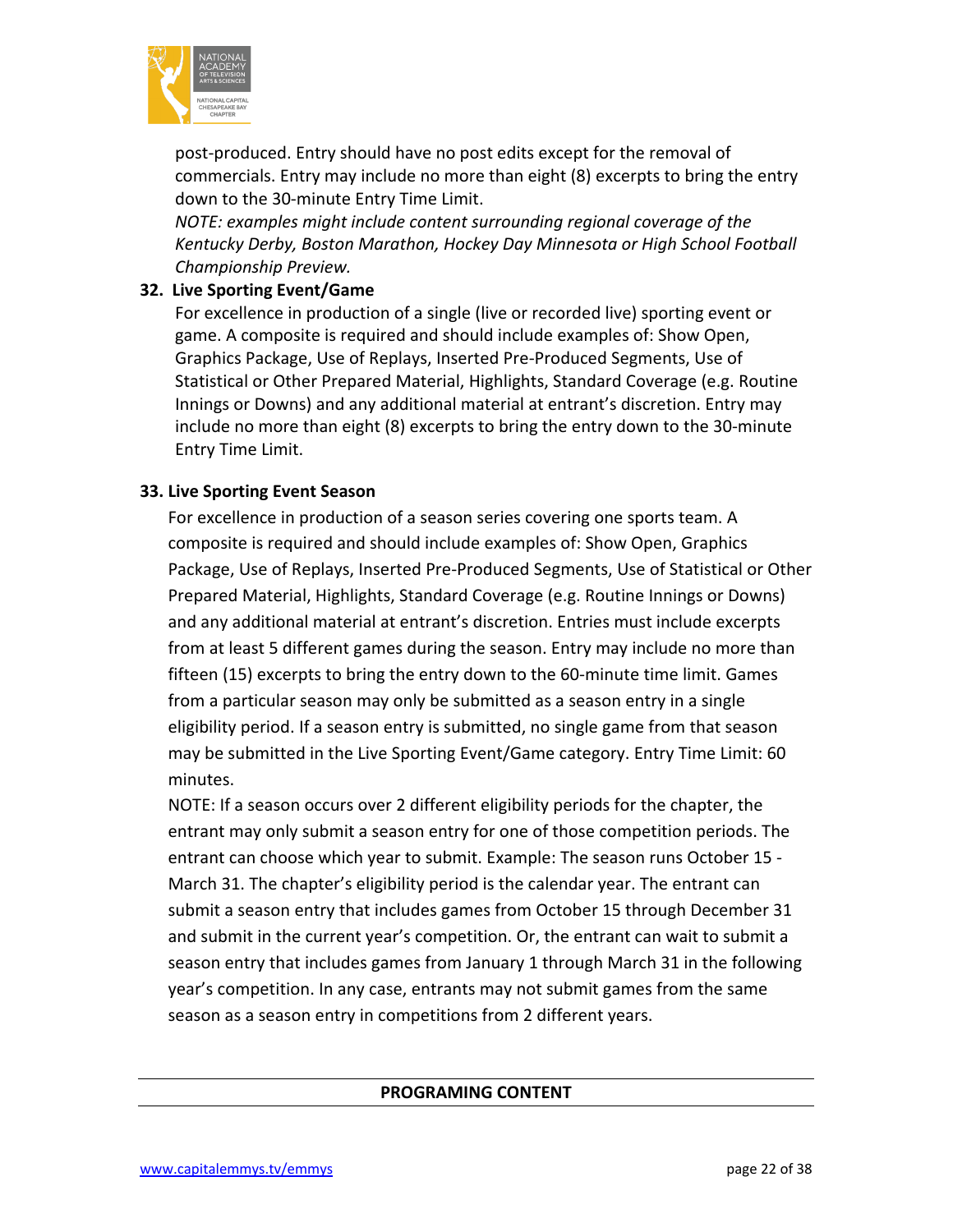

Producers should be the primary entrants for Programing Content categories. Qualified others may be eligible if their contributions are significant to the entry's awardworthiness. Submitters who created work as part of media pool coverage can only enter their material once and must clearly identify their contributions on the entry.

Unless otherwise noted, the Entry Time Limit for any program or long form content category is 30 minutes. A maximum of three (3) segments/excerpts is permitted to bring longer programs to the required entry Entry Time Limit. For program series or long-form series entries, the entry must include excerpts from at least two (2) episodes from the series.

Short Form content must be submitted in its entirety as originally distributed. The original video and submission length must not exceed 10 minutes.

News content is only eligible in the appropriate News categories.

NOTE: One (1) second of black must be inserted between elements of a series entry or between excerpts if the original video has been edited to fit the Entry Time Limit for the category.

# **34. Documentary**

For excellence in the creation of a formal, structured television presentation with dramatic impact of an event, condition or situation of current, cultural and/or historical significance. Entry Time Limit: 60 minutes.

- **A. Cultural | Topical**
- **B. Historical**

# **35. Informational/Instructional**

For excellence in content whose purpose is to be instructional; to teach formally or informally about a subject.

# **A. Short Form Content (up to 10 minutes)**

# **B. Long Form Content (longer than 10 minutes)**

# **36. Interview/Discussion**

For excellence in content that consists of interview/discussion material that is at least 75% unscripted. This category is primarily intended for formal interviews where both the interviewer(s) and the interviewee(s) are visible on camera and engaged in discussion.

NOTE: Some visual elements may supplement the interview, but entries for this category are typically live or recorded live and not heavily post-produced.

# **37. Magazine Program**

For excellence in a program or series consisting of various stories of regional interest designed to entertain and inform. Entry Time Limit: 30 minutes.

# **A. Single Program**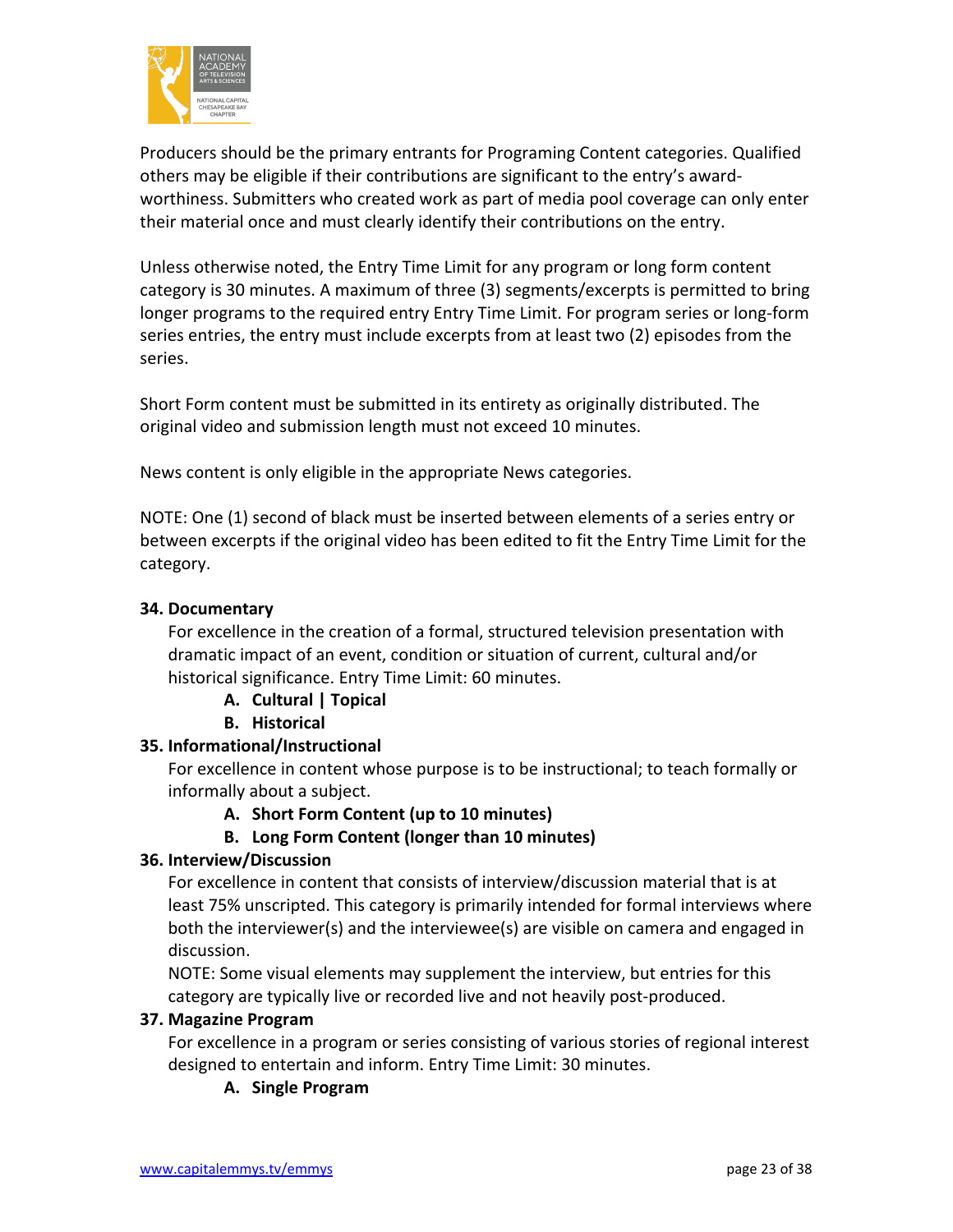

# **B. Series**

# **38. Public Affairs Program**

For excellence in a program or series that focuses on current community, social or political issues that are of general public interest or concern. Entry Time Limit: 30 minutes.

**A. Single Program**

# **B. Series**

# **39. Chesapeake Heritage**

For excellence in coverage that focuses on state or local heritage, history, or natural attributes of the Chesapeake Bay region, including Baltimore, Richmond, Washington DC, and the Piedmont.

**A. Short Form Content Entry Time Limit: 10 minutes. B. Long Form Content Entry Time Limit: 30 minutes.**

# **40. Arts/Entertainment**

For excellence in content about general entertainment, variety or visual and performing arts.

**A. Short Form Content (up to 10 minutes)**

# **B. Long Form Content (longer than 10 minutes)**

# **41. Business/Consumer**

For excellence in content about business, finance, consumer affairs or economic topics.

- **A. Short Form Content (up to 10 minutes)**
- **B. Long Form Content (longer than 10 minutes)**

# **42. Crime**

For excellence in content about crime, violations of the law or criminal justice related topics.

**A. Short Form Content (up to 10 minutes)**

# **B. Long Form Content (longer than 10 minutes)**

# **43. Diversity/Equity/Inclusion**

For excellence in content focused on topics including racism, discrimination, inequity, marginalized communities, and similar social injustices, notably focused on efforts to raise awareness or effect positive change.

- **A. Short Form Content (up to 10 minutes)**
- **B. Long Form Content (longer than 10 minutes)**

# **44. Education/Schools**

For excellence in content about schools, teaching or education related topics.

# **A. Short Form Content (up to 10 minutes)**

# **B. Long Form Content (longer than 10 minutes)**

# **45. Health/Medical**

For excellence in content about health or medical related topics.

- **A. Short Form Content (up to 10 minutes)**
- **B. Long Form Content (longer than 10 minutes)**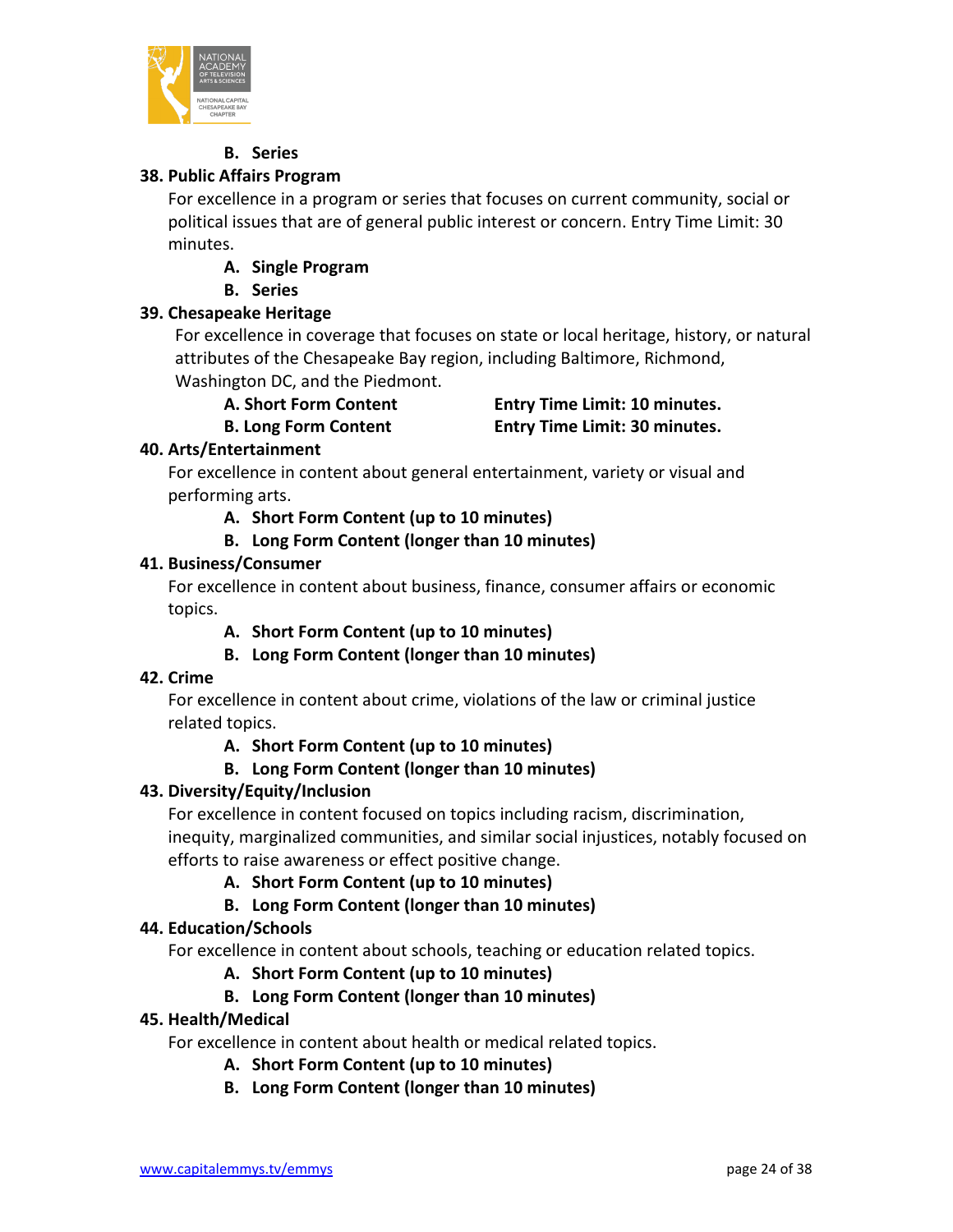

# **46. Historical/Cultural**

For excellence in content about historical or cultural related topics.

**A. Short Form Content (up to 10 minutes)**

# **B. Long Form Content (longer than 10 minutes)**

# **47. Chesapeake Heritage**

For excellence in coverage that focuses on state or local heritage, history, or natural attributes of the Chesapeake Bay region, including Baltimore, Richmond, Washington DC, and the Piedmont.

# **A. Short Form Content Entry Time Limit: 10 minutes**

# **B. Long Form Content Entry Time Limit: 30 minutes.**

# **48. Lifestyle**

For excellence in content that deals with everyday life subjects such as: food preparation, recipes, techniques, home improvement, decoration, renovation, gardening, outdoors, crafts and/or automotive repairs.

# **A. Short Form Content (up to 10 minutes)**

**B. Long Form Content (longer than 10 minutes)**

# **49. Military**

For excellence in content about military related topics.

**A. Short Form Content (up to 10 minutes)**

# **B. Long Form Content (longer than 10 minutes)**

# **50. Politics/Government**

For excellence in content about political, civil or government related topics.

# **A. Short Form Content (up to 10 minutes)**

# **B. Long Form Content (longer than 10 minutes)**

# **51. Religion**

For excellence in content about religious and/or spiritual related topics.

# **A. Short Form Content (up to 10 minutes)**

# **B. Long Form Content (longer than 10 minutes)**

# **52. Societal Concerns**

For excellence in content about current issues of societal concern, community or immediate public interest.

# **A. Short Form Content (up to 10 minutes)**

# **B. Long Form Content (longer than 10 minutes)**

# **53. Technology**

For excellence in content about technology industry stories and related topics.

# **A. Short Form Content (up to 10 minutes)**

# **B. Long Form Content (longer than 10 minutes)**

# **54. Weather**

For excellence in content about weather related topics.

- **A. Short Form Content (up to 10 minutes)**
- **B. Long Form Content (longer than 10 minutes)**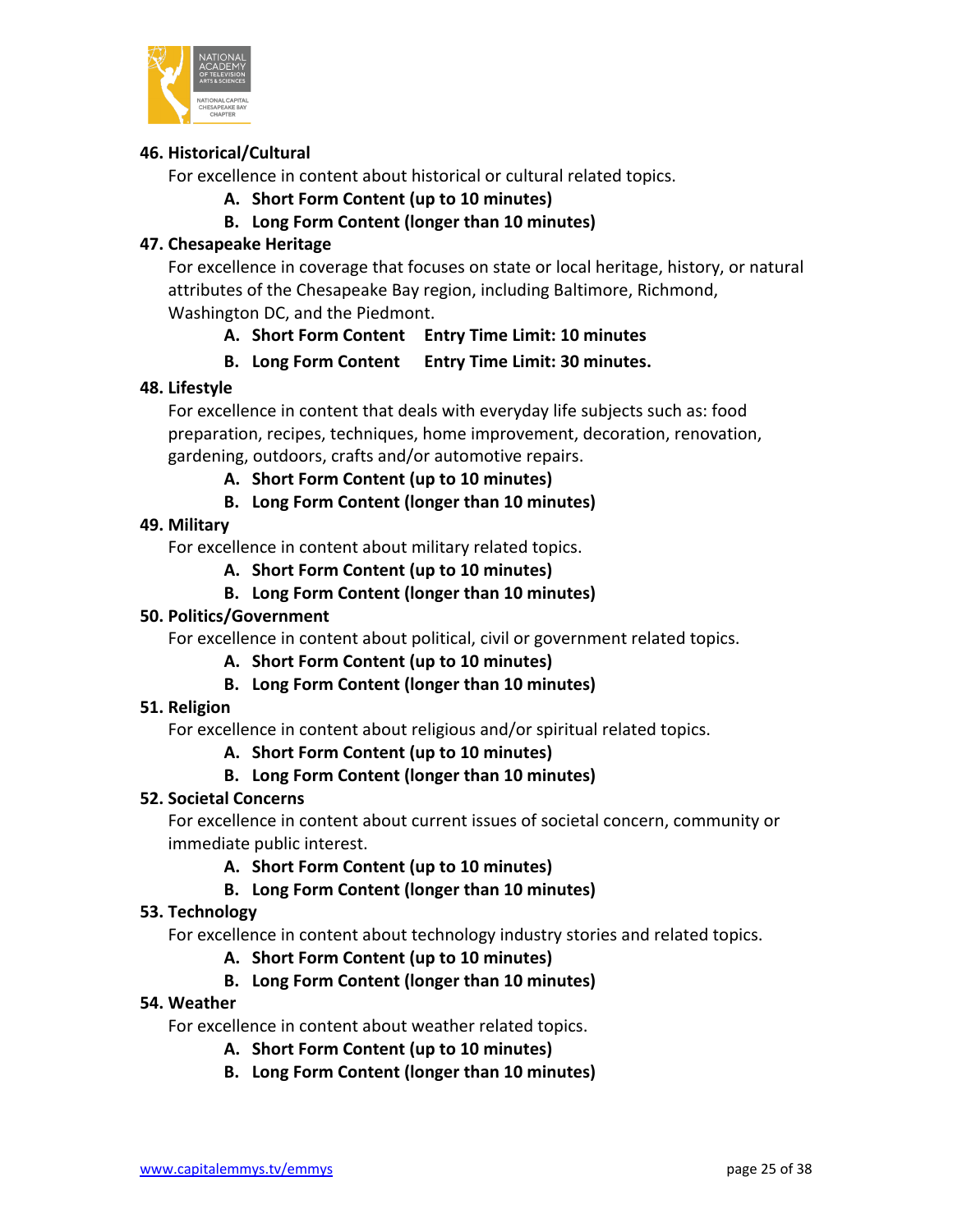

# **SPOT ANNOUNCEMENTS**

For excellence in promotional, commercial or public service announcements. Entries must be regionally conceived, produced and distributed. Spots that contain more than 50% of network or syndicator-provided material do not qualify. Music, graphics and preedited video constitute such material. **Spots may be 5 seconds to 2 minutes in length**, except for the Long Form Promotional Spot category. If a campaign is entered, a maximum of five (5) spots may be included which are edited together for a single video upload. If a campaign is entered, no spots from that same campaign may be submitted in a single-spot category.

NOTE: One (1) second of black must be inserted between elements of a campaign.

# **55. Public Service Announcement**

For excellence in announcements that effectively create awareness, focus interest on or marshal support for worthy community causes or non-profit organizations.

- **A. Single Spot** Entry Time Limit: 2 minutes
- **B. Campaign** Entry Time Limit: 10 minutes (up to five spots, each spot up to 2 minutes in length)

# **56. Promotion**

For excellence in announcements that promote news departments within television stations, newspapers or online news reporting entities and/or content produced by those entities. This includes promotion of or teases for specific news stories, breaking news or weather, sports content within newscasts, news specials, news image and on-air news/weather/sports anchors and reporters.

**A. News Promotion – Topical (Single Spot)**

Entry Time Limit: 2 minutes

NOTE: May include cold opens and in-show teases.

- **B. News Promotion – Image (Single Spot)** Entry Time Limit: 2 minutes
- **C. News Promotion – Campaign**

Entry Time Limit: 10 minutes (up to five spots, each spot up to 2 minutes in length)

For excellence in announcements that promote content produced outside the news department. This includes spots that promote a broader station/company image as well as regionally produced spots for network, local and/or syndicated programming.

- **D. Program Promotion (Single Spot)** Entry Time Limit: 2 minutes
- **E. Image Promotion (Single Spot)** Entry Time Limit: 2 minutes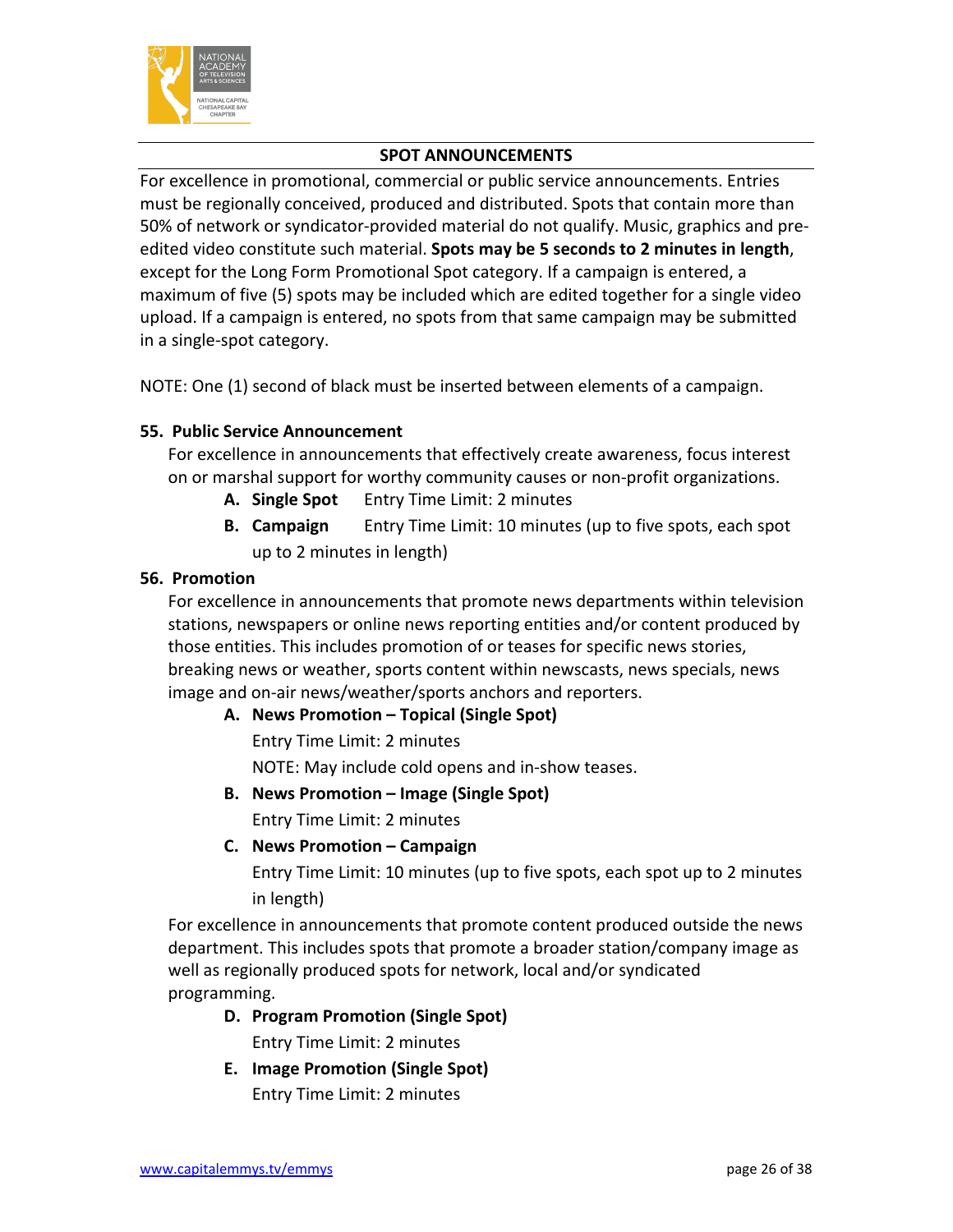

# **F. Promotional Campaign**

Entry Time Limit: 10 minutes (up to five spots, each spot up to 2 minutes in length)

NOTE: This category is intended for non-news promotional campaigns. For excellence in announcements that promote sports content produced outside the news department. This includes spots that promote a broader station/company image as well as regionally produced spots for network, local and/or syndicated programming.

NOTE: Intended for promos produced for content that would be entered in the Sports Content section with the exception of Sports Story - News.

# **G. Sports Promotion (Single Spot)**

*NOTE: Intended for promos produced for content that would be entered in the Sports Content section with the exception of Sports Story - News.*

# **SPECIAL ACHIEVEMENT AWARDS**

One award, more than one award or no award is given **only** to the eligible recipient(s) listed on each category. Others who may have contributed to the content and execution of the material presented in the entry may purchase plaques to commemorate their participation.

An entry submitted in a Special Achievement category may not be duplicated in its entirety in any other Special Achievement category.

# **57. Overall Excellence**

**Awarded to the President/General Manager only** for excellence in the overall operations of a television station, news/sports cable system or online media outlet, during the eligibility period. Entry should reflect the organization's overall local product including any news & sports coverage, other locally produced programs, promotional announcements, on-air examples of events hosted by the organization and involvement in the community, and any further evidence of excellence. Entrants are encouraged to include community outreach and video content distributed via social media and digital platforms. Entry should emphasize the quality, breadth and efficacy of the organization's operations, stressing substance rather than style, and exhibit performance in sustaining excellence throughout the eligibility year. Exempt from the excerpt and composite limits, but the entry must be comprised only of material as actually aired. No introductions, post production, montages, music or special effects may be added. This is not intended to be a "buzz" or demo reel. Entry should include a written synopsis of the organization's operation and achievements. Synopsis may be uploaded as a PDF or typed into the available text box within the online entry form. Entry Time Limit: 30 minutes.

*NOTE: This category is exempt from double-dipping rules. Only one entrant may be listed on the entry.*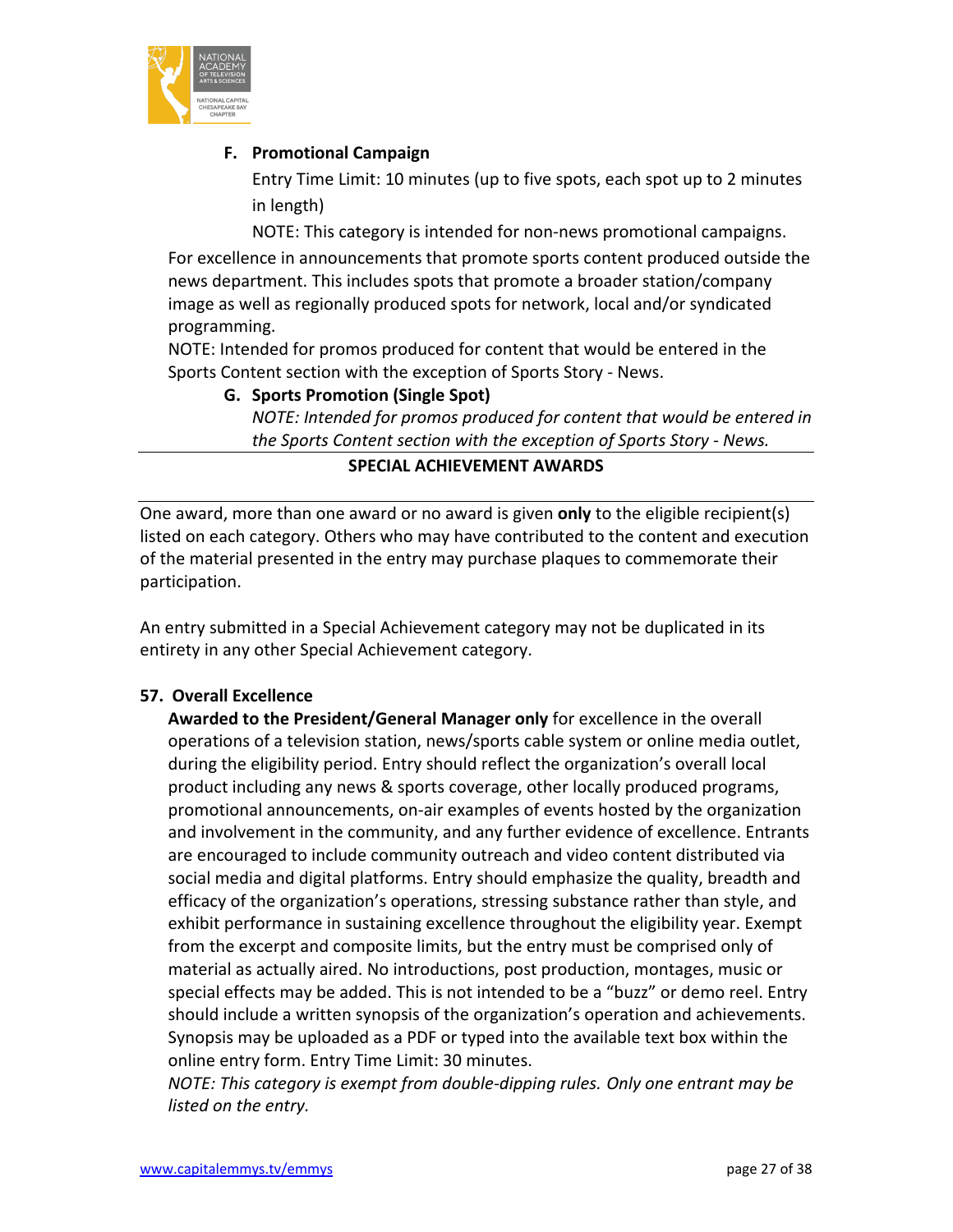

# **58. Community Service**

**Awarded to the individual most responsible** for excellence in programming; whether news or non-news, involving the entire company in a continuing effort to focus interest on and marshal support for a worthy community cause or causes. Entrants are encouraged to include community outreach and video content distributed via social media and digital platforms. Entry should emphasize the depth, breadth, duration and efficacy of the efforts and must be comprised only of material as actually aired. No introductions, post production, montages, music or special effects may be added. Composite entries are allowed, but entry is exempt from the excerpt and composite limits. Entry should include a written synopsis of the news organization's operation and achievements. Synopsis may be uploaded as a PDF or typed into the available text box within the online entry form. Entry Time Limit: 30 minutes.

*NOTE: This category is exempt from double-dipping rules. Only one entrant may be listed on the entry.*

# **CRAFT ACHIEVEMENT**

For excellence in a specific craft discipline demonstrating the skills of one or more individuals. Each entry may contain a single example of the craft or a composite of material as originally distributed. While craft entrants may submit more than one entry per craft discipline, only one of those entries may be a composite. Elements of the composite may not be separately entered as individual craft entries in the same craft category. Craft awards are intended for hands-on craft persons, not those who supervise craft persons. Entry Time Limit: 15 minutes (unless otherwise indicated.)

*NOTE: One (1) second of black must be inserted between elements of a composite.*

# **59. Audio**

# **60. Director**

- **A. Live or Recorded Live** (PL Track is Preferred)
- **B. Short Form Content** (up to 10 minutes)
- **C. Long Form Content** (longer than 10 minutes; Post-Produced)

# **61. Editor**

- **A. News - Single Shift**
- **B. News - No Production Time Limit**
- **C. Sports**
- **D. Short Form Content (up to 10 minutes)**
- **E. Long Form Content (longer than 10 minutes)**
- **62. Graphic Arts**

Entries must contain graphical elements originally created for regional markets. Repurposed content from national sources is not eligible. Graphics Composites may include more than 5 examples of work, for up to five minutes of entry video, as long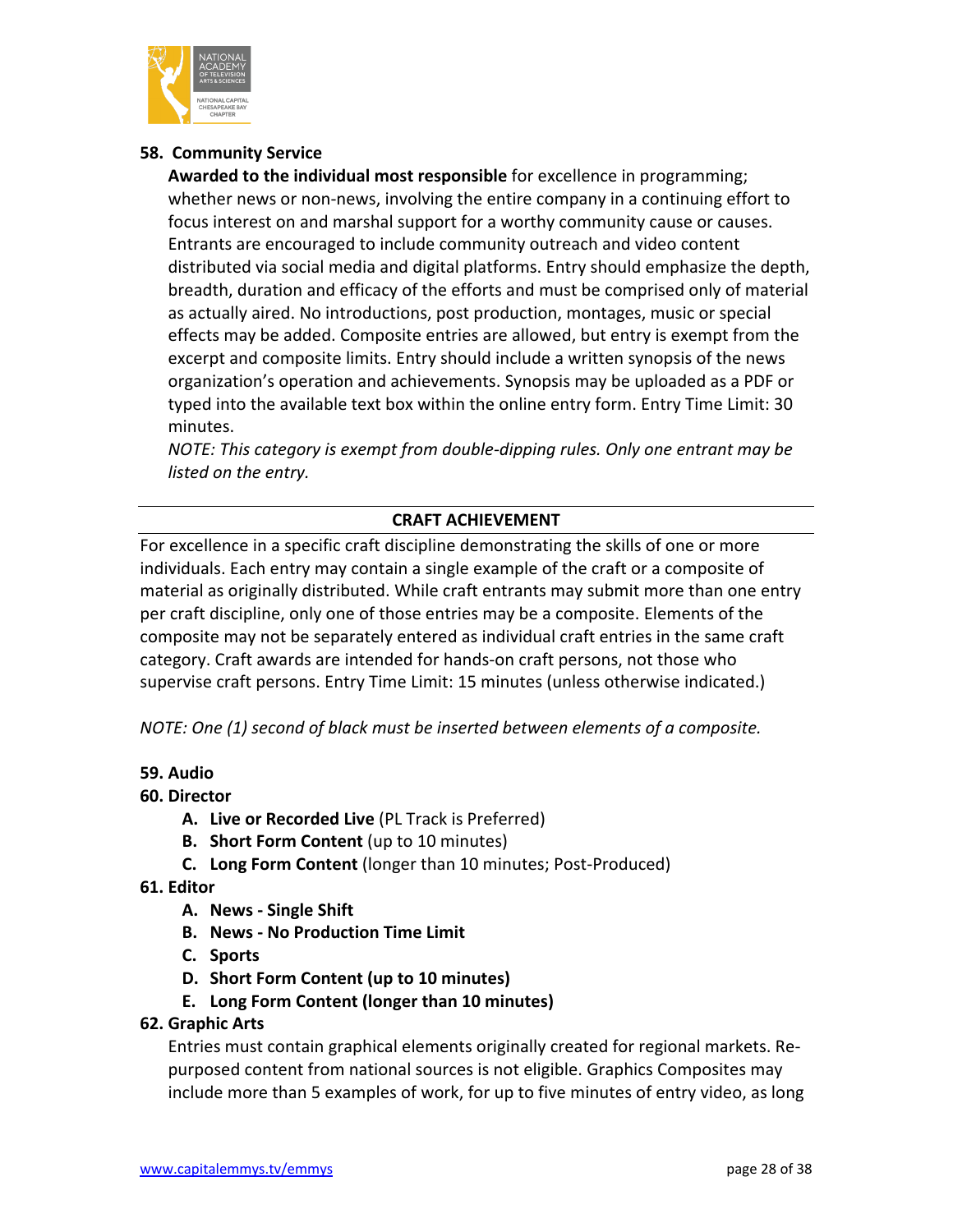

as each example is separated by one second of black and there is no other postproduction to the entry.

# **63. Lighting**

# **64. Live News Producer**

Enter a composite not to exceed 30 minutes. Material entered in this category cannot be entered by the same entrant in any News Content categories.

# **65. Talent**

For Anchor, Sports Analyst, and Sports Play-by-Play categories only: A segment is an excerpt from a news program (newscast, news special, breaking news, live sporting event/game, etc.) with the material that doesn't include the entrant edited out. An entry may include up to five segments. Each segment may include material from only ONE program: think of this as "five segments equals five changes of clothing" rule. Entrants may not cherry-pick short segments from various points throughout the program and edit those together; that would be a montage. It's allowed, but not required, for the co-anchor's and reporters' video to be edited out of a segment. Anchor entries may include examples of studio anchoring, field anchoring, specials, breaking, etc., but NOT reporter packages (if an anchor also does reporter packages, they must enter those in one of the reporter categories.)

- **A. Anchor – News**
- **B. Anchor – Weather**
- **C. Anchor – Sports**
- **D. Sports Analyst**
- **E. Sports Play-by-Play**
- **F. Reporter – Consumer**
- **G. Reporter – Daily News**
- **H. Reporter – Investigative**
- **I. Reporter – Live**
- **J. Reporter – Medical**
- **K. Reporter – Political**
- **L. Reporter – Transportation/Traffic**
- **M. Commentator/Editorialist**
- **N. Program Host/Moderator/Correspondent**

#### *66.* **Writer**

*NOTE: Script preferred for all writer categories.*

- **A. News**
- **B. Short Form Content (up to 10 minutes)**
- **C. Long Form Content (longer than 10 minutes)**

#### **67. Photographer**

- **A. News - Single Shift**
- **B. News - No Production Time Limit**
- **C. Sports**
- **D. Short Form Content (up to 10 minutes)**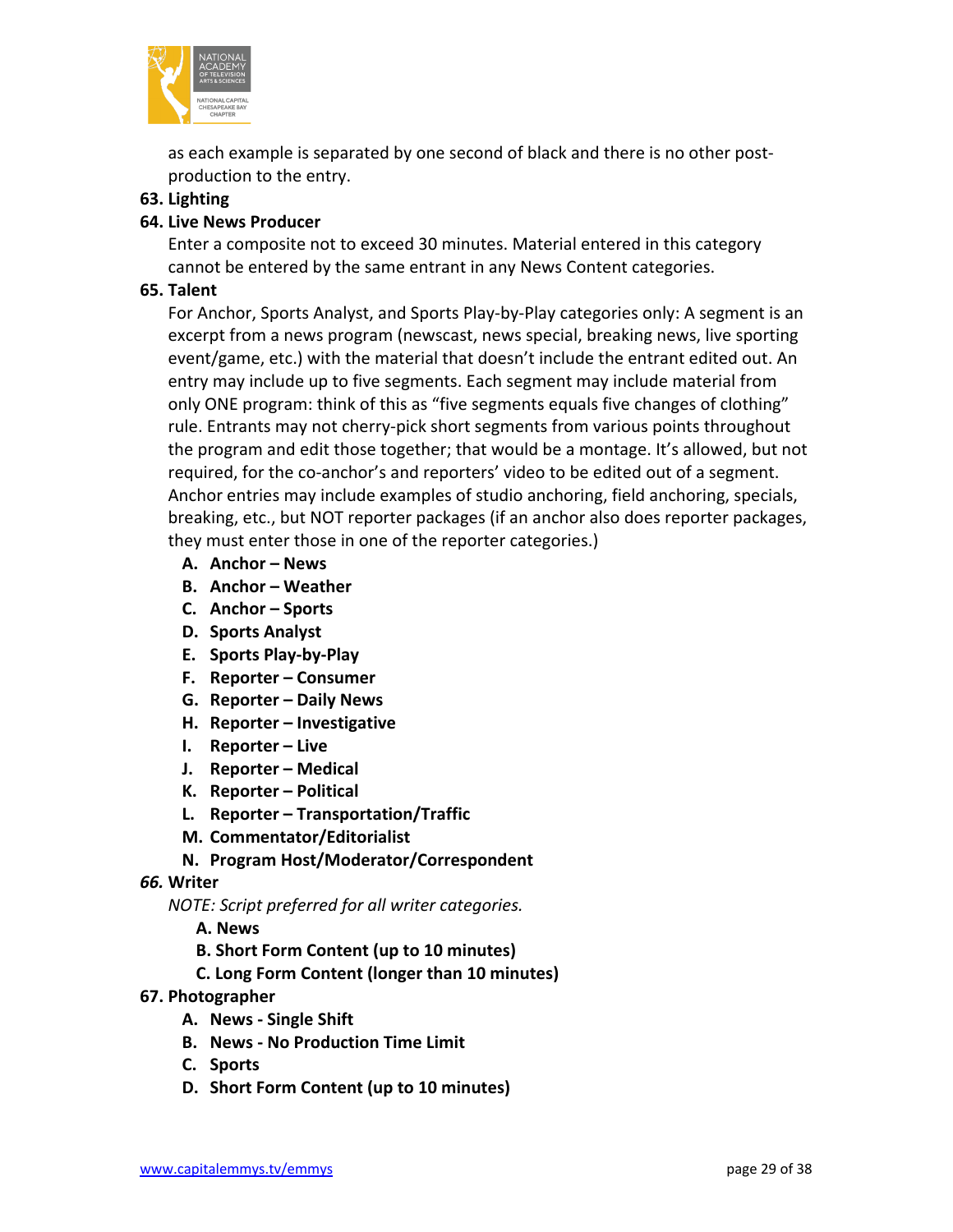

# **E. Long Form Content (longer than 10 minutes)**

# **68. Video Essay**

For excellence by a single individual telling a single or multi-part story. The video essay creator is the photographer and editor, weaving together elements captured in the field to tell the story without a reporter, narrator or host. Entry may not be entered in any other craft category.

# **69. Video Journalist**

For excellence by a cross-discipline individual, serving as photojournalist, editor, talent, and writer; covering a single or multi-part story or topic. Entry may not be entered in any other craft category.

- **A. Single Shift**
- **B. No Production Time Limit**

# **70. Technical Achievement**

For excellence in technical engineering which might include: oversight in the coverage of a special event, specific technical innovation that enhances viewer experience or a technical success story that is as unique and noteworthy as to warrant special honor and recognition. In addition to the video, entry should include a one-page synopsis detailing specific objectives and challenges that were overcome as a result of the technical achievement. Entry Time Limit: 30 minutes.

# **GLOSSARY OF TERMS**

# **Branded Franchise Series**

Short form content that includes multiple installments, all of which fit under a unifying theme.

Examples: "Tom's Financial Tips" that air every Wednesday night on a local newscast, "Reports from the Border" that post on a local news website over a 6-month period

# **Call for Entries**

The document that provides information related to the Emmy<sup>®</sup> Awards contests, including rules, guidelines and categories.

# **Chapter Awards Committee**

A committee that oversees the Regional Emmy® Awards contest within a particular NATAS chapter. This committee has the final say on selecting categories for the chapter Call for Entries, determining content and entrant eligibility and reviewing judges' challenges (among other duties.)

# **Clip Shows and "Best Of" Programs**

Programs or other content that consist of previously distributed material in the form of a "year in review" special or a collection of Branded Content Series pieces. These are NOT eligible for Regional Emmy**®** Awards contents.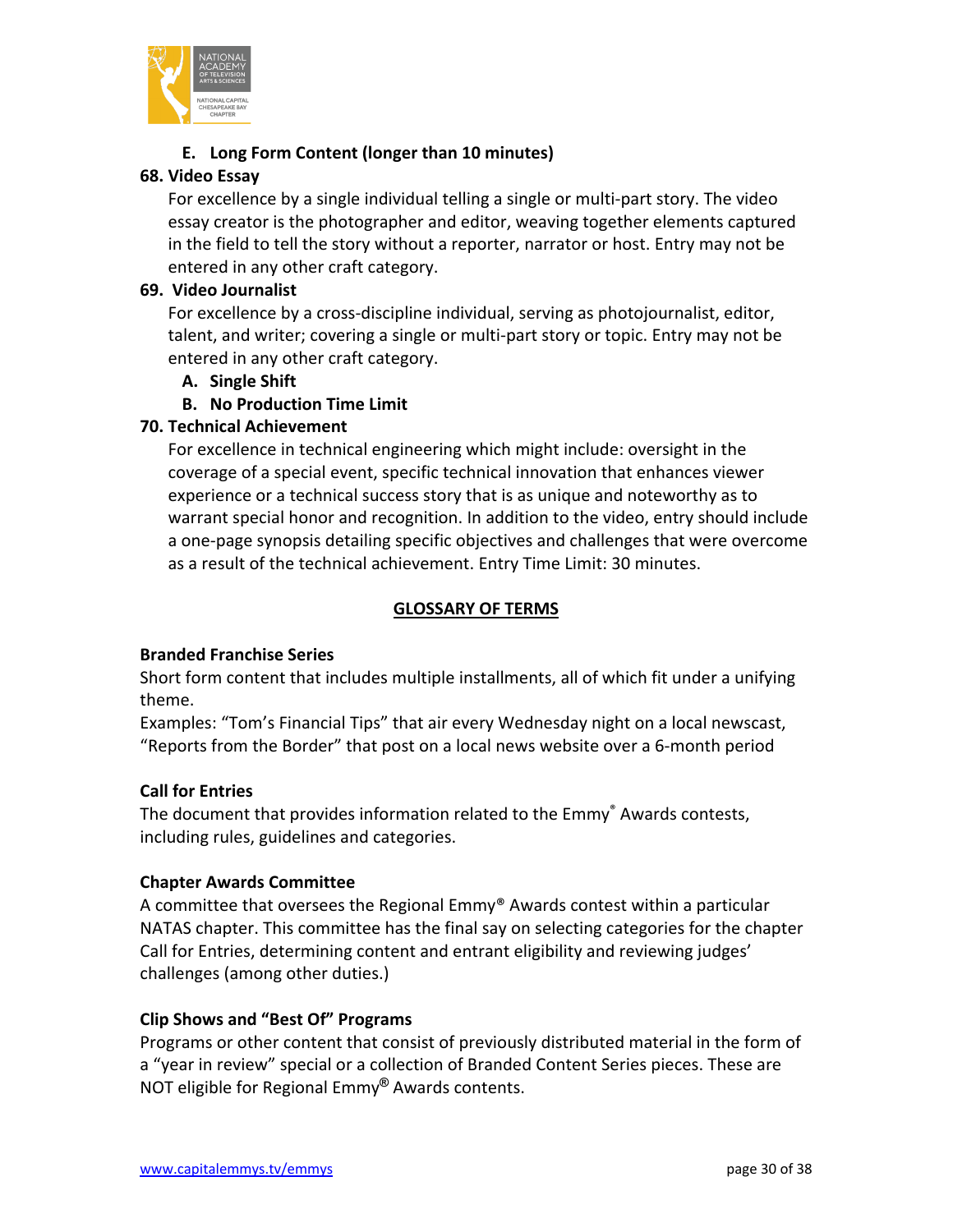

# **Clip Time Code**

This field allows the submitter to choose when the video clip would start should it be nominated and played during the Emmy® Awards Gala. If left blank, the clip would start at 00:00:00.

# **Closed Circuit Content**

Content that is only available to a select and limited audience via distribution on a closed circuit (hospitals, in flight entertainment, hotels, doctor's offices, private companies, etc.)

Video content transmitted in a public sports venue, arena or stadium is not considered distribution on a closed circuit and is eligible in content and craft categories.

# **Composite**

A sampling of a minimum of two (2) and no more than five (5) representative segments or examples of work that convey to a judging panel the scope, breadth, or range of an individual's talents within the specified craft category. The elements within a composite, unless otherwise noted in the category description, are to be "as aired" with no postdistribution changes, such as additional edits, music or special effects. Composites may include stories or segments in their entirety and/or excerpts from longer content. One to two seconds of black between cuts, with no audio or slates, must be added to separate segments within the composite.

# **Conflict of Interest**

Having a direct involvement or vested interest in the production of an entry, or having a personal relationship with an entrant. Judges may NOT judge entries in which any of these criteria are met. Group ownership, by itself, does not create a conflict of interest. Examples: A producer working for a station owned by TEGNA in one market is not *prohibited from judging an entry produced by another TEGNA-owned station in another chapter. NBC Sports Chicago personnel are not prohibited from serving as judges for entries produced by NBC Sports Bay Area.*

# **Content Category**

A category for which there are three (3) areas of excellence being considered in the judging process: Content, Creativity and Execution. Our chapter's content categories are  $1 - 42.$ 

*(also see: Craft Category)*

# **Craft Category**

A category for which there are two (2) areas of excellence being considered in the judging process: Creativity and Execution. These categories focus solely on the craft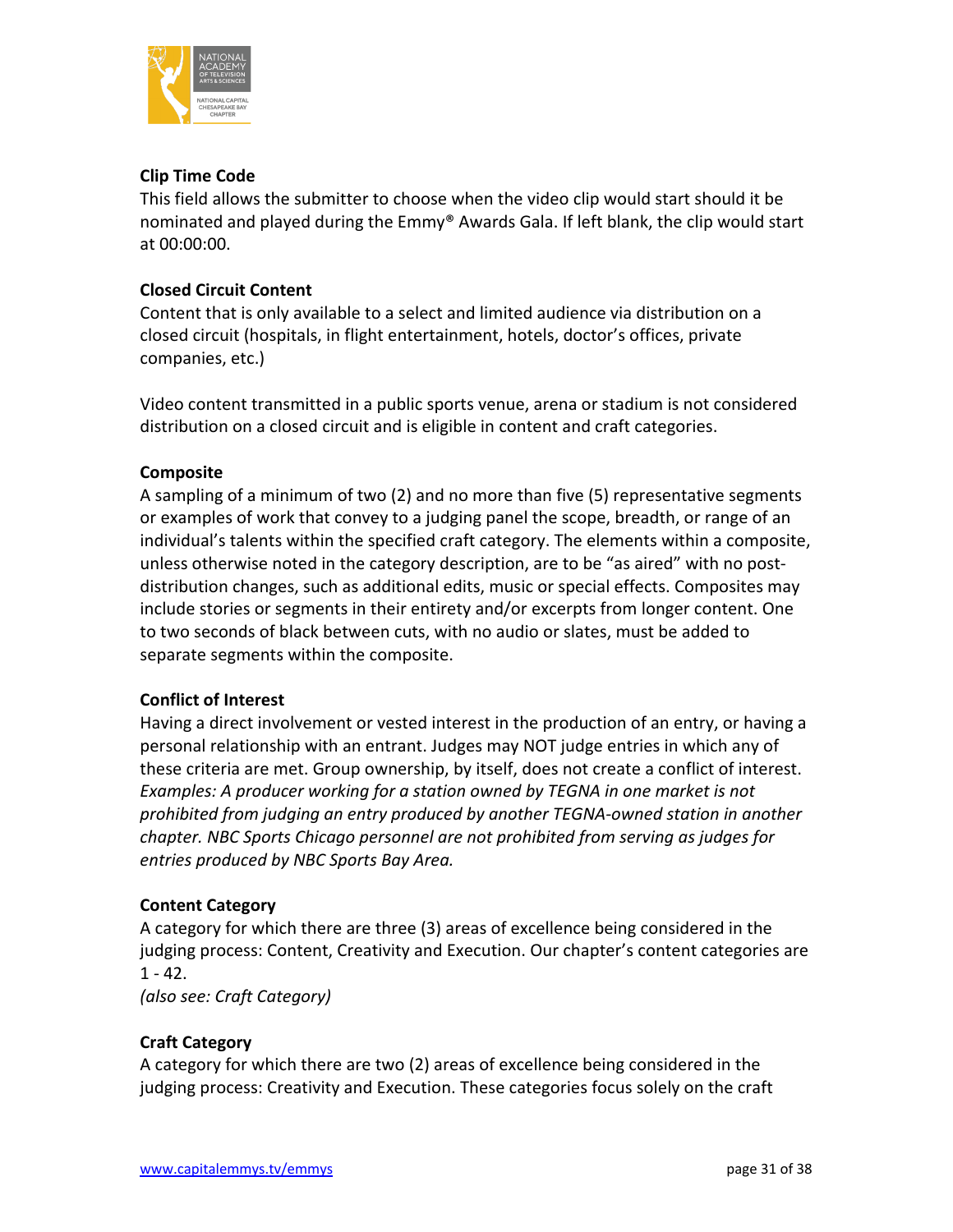

designated for each (photography, editing, talent, etc.) Our chapter's craft categories are 43-54.

*(also see: Content Category)*

# **Demo Reels / Montages**

Short examples edited from content that showcases your work. Demo reels or montages often include shorter excerpts from the original video that may or may not have added music, graphics and/or special effects.

*Example: A photographer cannot take short segments from original content and edit those pieces together for a composite submission in the craft category.*

### **Distribution**

The process of getting video content from a producer to a viewer. This may include being broadcast on a television or cable station, streamed on a website or app, posted on a company website or social media account.

### **Double-Dipping**

Any entry submitted in its entirety in more than one content category or instance of any entrant submitting work in an attempt to be recognized more than once for performing the same job function for the same content.

*See specific examples of double-dipping in the RULES section of this Call for Entries.*

# **Eligibility Window**

Period of time in which any content must have been produced to be eligible for entry in this regional Emmy® Awards contest. This window varies among NATAS chapters and will be prominently displayed in each Call for Entries.

#### **Emmy® Award**

The most prestigious peer-judged award recognizing excellence in professional achievement with annual awards of merit in the television industry through extensive, confidential peer review of broadcast work and related media.

#### **Entrant**

Individual whose work has been submitted for consideration in a regional Emmy® Award contest.

#### **Entry Time Limit**

Maximum length allowed for the submitted entry video not the original video that was aired/distributed for viewing by the general public. This varies among categories.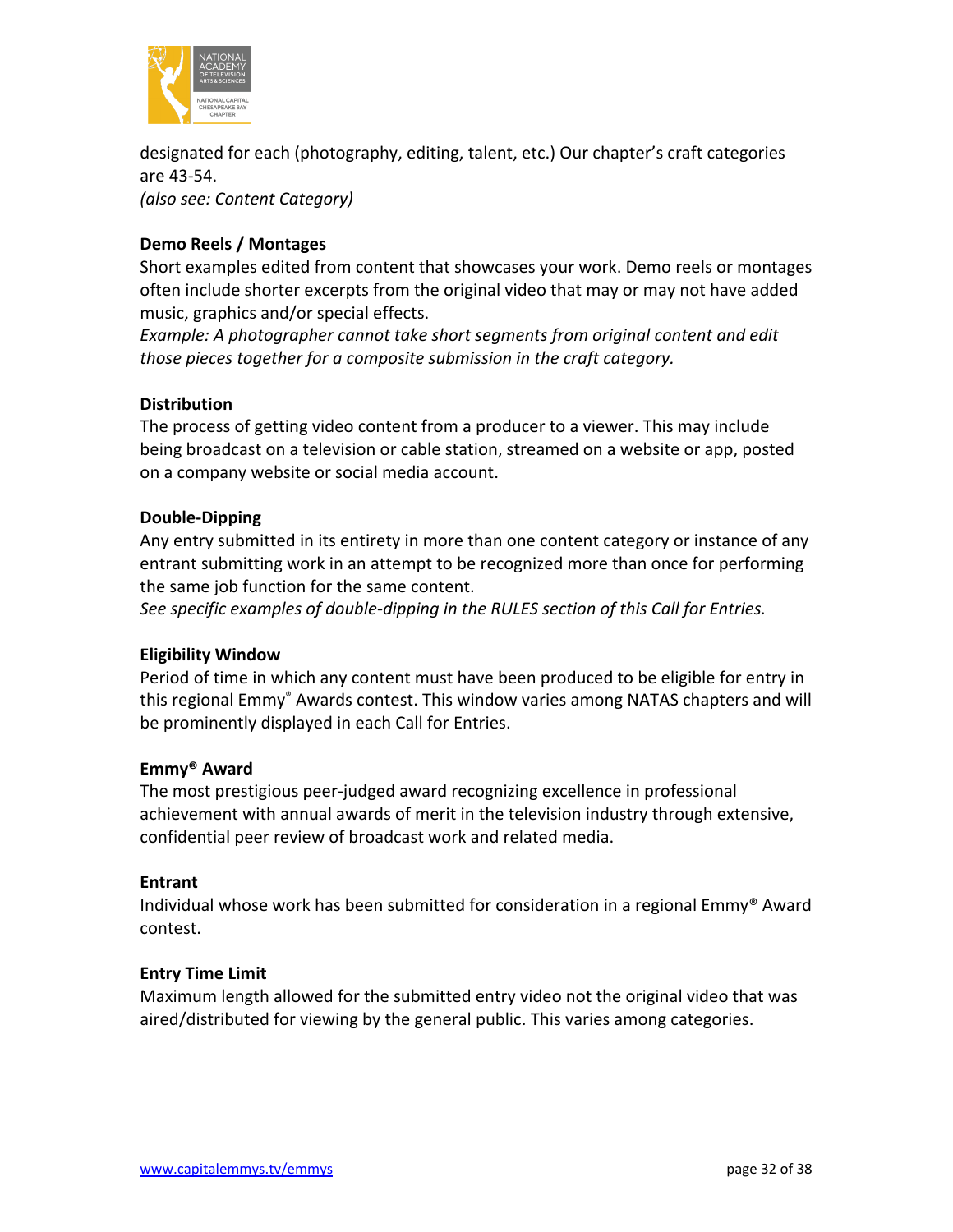

### **Excerpt**

A continuous segment or section from longer content, excerpts are used to bring longer content to the specified category Entry Time Limit.

### **Feature**

While still journalistic in nature, this content takes less of a hard news tone while incorporating strong storytelling. It may be a serious or lighter subject. The story construction and personality of the interviewees are highlighted in a feature story. Feature news stories often run a bit longer and may not have an immediate time peg.

### **Hard News**

Classic, fact-gathering and reporting. Should include a news hook and timely peg.

### **Infomercials**

A program or long form content that promotes a product, service or idea and includes a call to commerce.

### **Job Title vs. Role on Entry**

*Job title* is the word or words under your name on a business card that indicate(s) what job position you hold within the organization for which you work.

*Role on Entry* is the particular function you performed on an Emmy® Award entry. Many of these are similar or even the same (Producer, Photographer, Editor) while some job titles don't directly translate to a tangible job function performed during the production process. Entrants often perform roles on an entry that aren't a part of their job title (a producer who edits, a director who writes, a photographer who lights the set, an editor who produces.)

For the purposes of regional Emmy® Award statuette eligibility, *Role on Entry* is the determining factor over *Job Title*.

# **Journalistic / Journalistic Coverage**

Method of coverage that considers all sides fairly, reporting without bias or persuasion.

#### **Key Contributor**

One whose work on a production was significant enough to be considered eligible for a regional Emmy<sup>®</sup> Award statuette. In the estimation of the entry submitter, the entry would not have been award-worthy without this person's contributions.

#### **Long Form Content**

Video production that exceeds 10 minutes in length. These subcategories are the intended home for content that previously would have been submitted in Program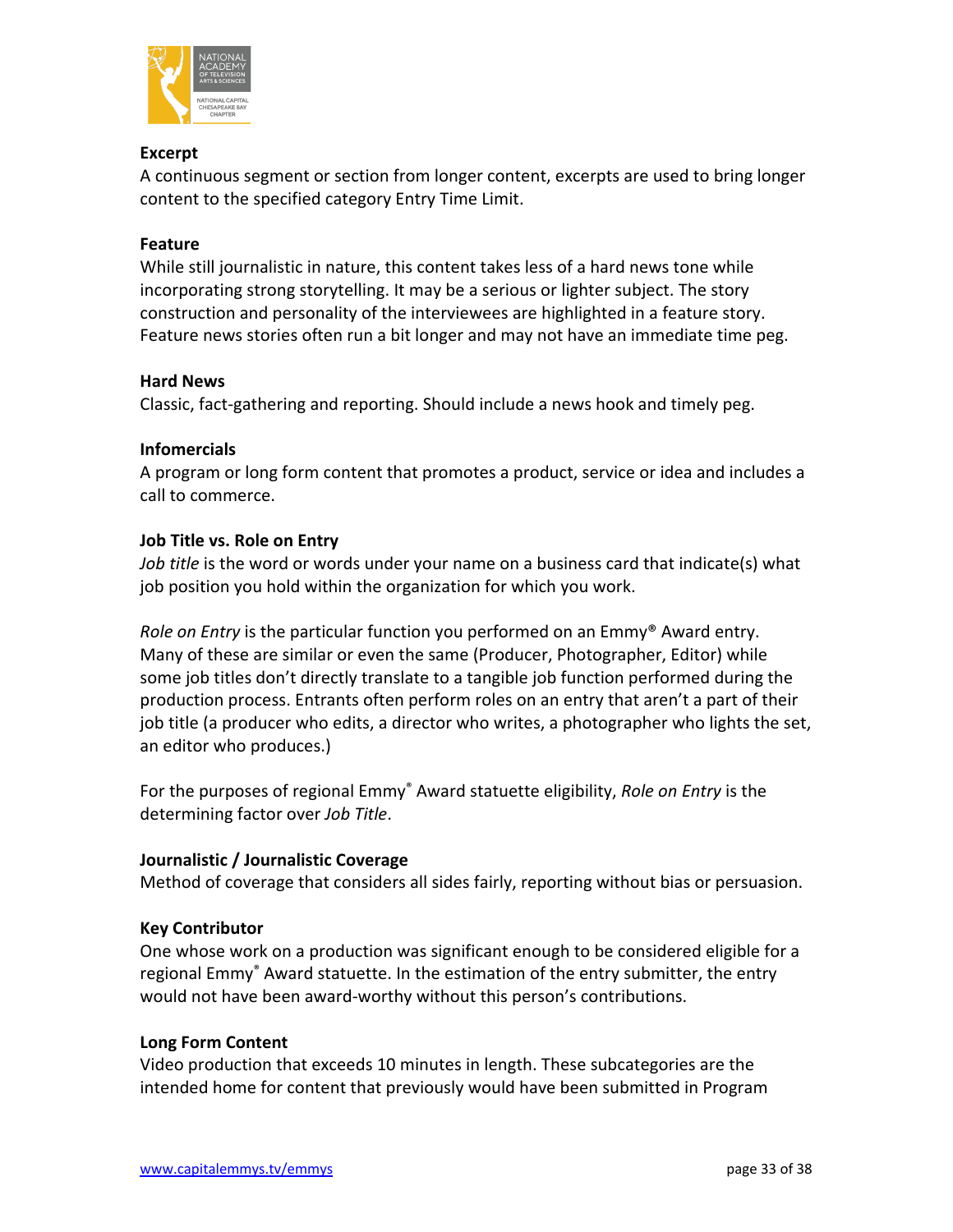

categories or sub-categories, as well as longer segment or feature categories or subcategories and online content that meets other eligibility criteria.

# **Member**

One who has completed the membership process in one of the 19 regional NATAS chapters.

*(Membership is not required to enter regional Emmy® Awards contests)*

# **NATAS**

The National Academy of Television Arts & Sciences (NATAS) was founded in 1955. It is dedicated to the advancement of the arts and sciences of television and the promotion of creative leadership for artistic, educational and technical achievements within the television industry. It recognizes excellence in television with the coveted Emmy<sup>®</sup> Award. Regional Emmy® Awards are given in nineteen regions across the United States. National Awards are given for Daytime Entertainment, News & Documentary, Community Service, Sports and Technology & Engineering.

Beyond awards, NATAS has extensive educational programs including Regional Student Production Awards for outstanding journalistic work by high school students, as well as scholarships, publications and major activities for both industry professionals and the viewing public.

# **National Awards**

The Daytime, News & Documentary, Community Service, Sports and Technology & Engineering Emmy® Awards contests are held annually and open to all entrants whose work meets eligibility criteria.

#### **National Awards Committee**

As outlined in the NATAS bylaws, this group of people administers the policy and structure of the National and Regional Emmy® Awards process. Its membership consists of representatives from each of the National Awards constituencies as well as regional/chapter reps.

#### **News Series**

Multiple reports that build on the same subject or news story.

#### **One-Time Special**

A stand-alone program or content that is not part of a larger series of content.

#### **Original Distribution Date**

The date that content was first made available (aired or otherwise distributed) to the general public.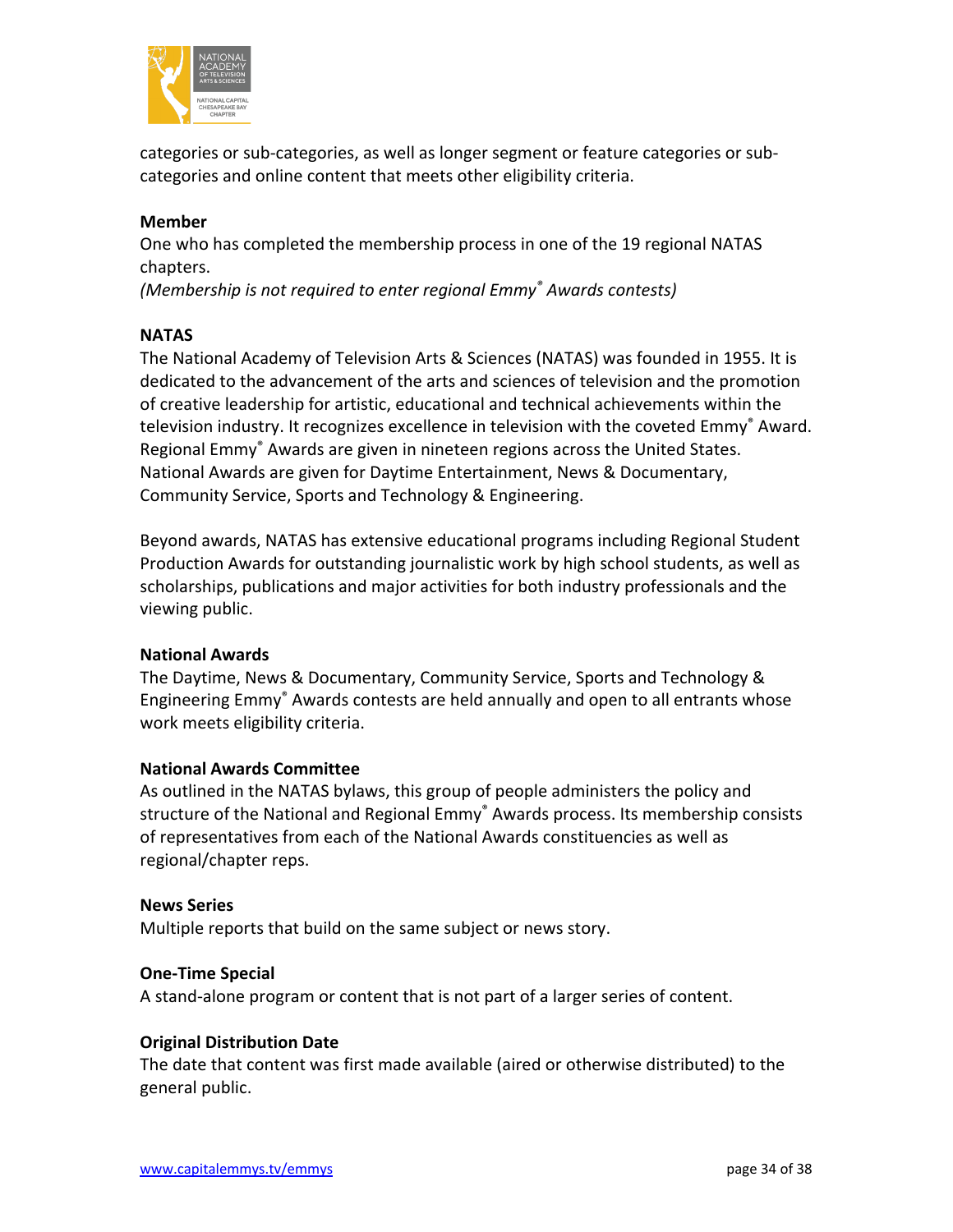

# **Peer Judging**

The process by which Emmy® Awards entries are reviewed by professionals of like disciplines for the purpose of determining award-worthiness. Entries are judged against a standard of excellence and not each other.

### **Podcast**

A digital audio file made available on the Internet for downloading to or streaming on a computer or mobile device. Audio-only Podcasts are not eligible for Emmy® Award consideration. Podcasts that also include a video element would be eligible for regional entry as long as they are in compliance with all other requirements.

# **Primary Interest**

A term used to help determine eligibility of content for regional Emmy<sup>®</sup> Awards contests. This was previously used as the standard of eligibility, but has been replaced with the phrase "produced and intended for a regional or local audience," as the National Awards Committee determined this was more effectively measured and determined.

### **Producer**

NOTE: The duties of the newscast producer (the person producing the overall newscast) are generally understood industry-wide and are not outlined here.

This description is meant to define duties associated with producers of specific content **within** a newscast or program, as well as producers of short/long form content, programs, promos, branded and other eligible content distributed on various platforms.

To be listed on an entry as "Producer" an entrant must perform the **majority** of the following producer duties:

1. Serving as an "overseer" of the content, determining the overall tone, structure, look, sound, and mission of the content.

2. Making strategic editorial decisions that have a **significant** impact on the resulting content.

- 3. Identifying interview subjects and shoot locations.
- 4. Scheduling interviews, shoots, and edits.
- 5. Writing and/or approving scripts.

6. Formulating ideas for graphics/animations and working with designers through completion.

7. Working with editors to assure the content meets expectations and overseeing necessary changes.

8. For studio-based programs or content, the producer would generally fulfill much of the above and/or oversee control room decisions, timing, etc.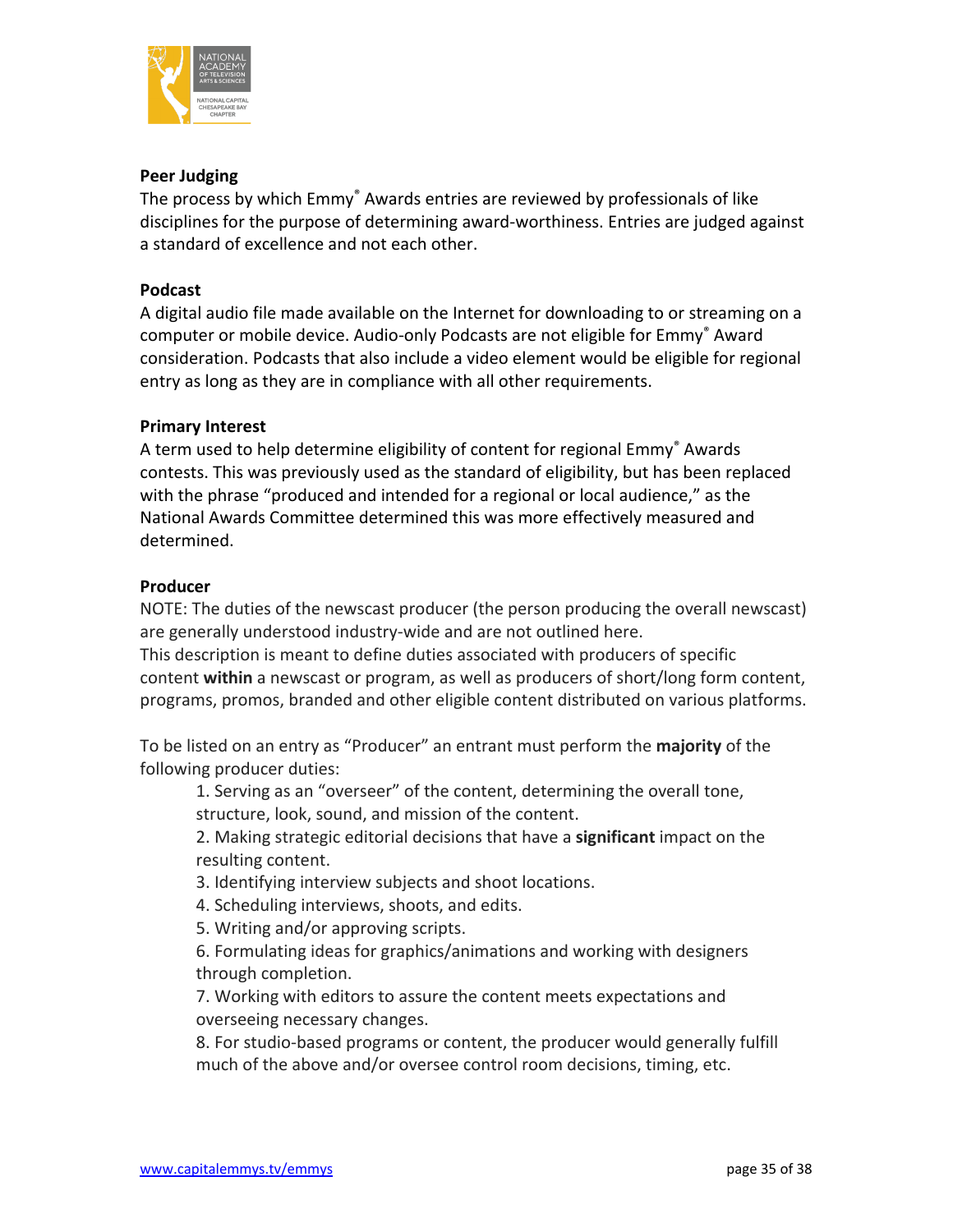

# **Production Time Limit**

Maximum length allowed to produce an entry, which may be indicated in hours or the term Single Shift.

#### **Program**

A traditional content format used in broadcast and cable television. In order to be more inclusive of content delivered via non-traditional means, the term Long Form Content is being used in most applications that were previously referred to as Programs. Certain categories (Documentary, Sports Program, Magazine Program) have retained the term where the traditional definition remains applicable.

#### **Program Series**

Multiple episodes of a program with similar subject matter or an overall unifying theme.

### **Recipient**

One who receives a regional Emmy® Award. As regional entries are judged against a standard of excellence and not each other, there may be no recipient, one recipient or more than one recipient in a given category. Honorees in the National Emmy<sup>®</sup> Award contests are referred to as "winners" since only one entry is awarded in each category, with the exception of ties.

# **Regional Awards Manual**

The document that sets forth the rules and available categories for each regional chapter's Call for Entries. It also includes a section of Chapter Guidance and this Glossary of Terms.

#### **Role**

*(also see: Job Title vs Role on Entry)*

#### **Segment**

A section of video content that could be part of a program or entry.

#### **Series**

Multiple installments of similar and related content. *(also see: News Series and Program Series)*

# **Short Form Content**

Video production that is no more than 10 minutes in length. These subcategories are the intended home for content that previously would have been submitted in Program Feature or Segment categories or sub-categories, as well as online content that meets other eligibility criteria.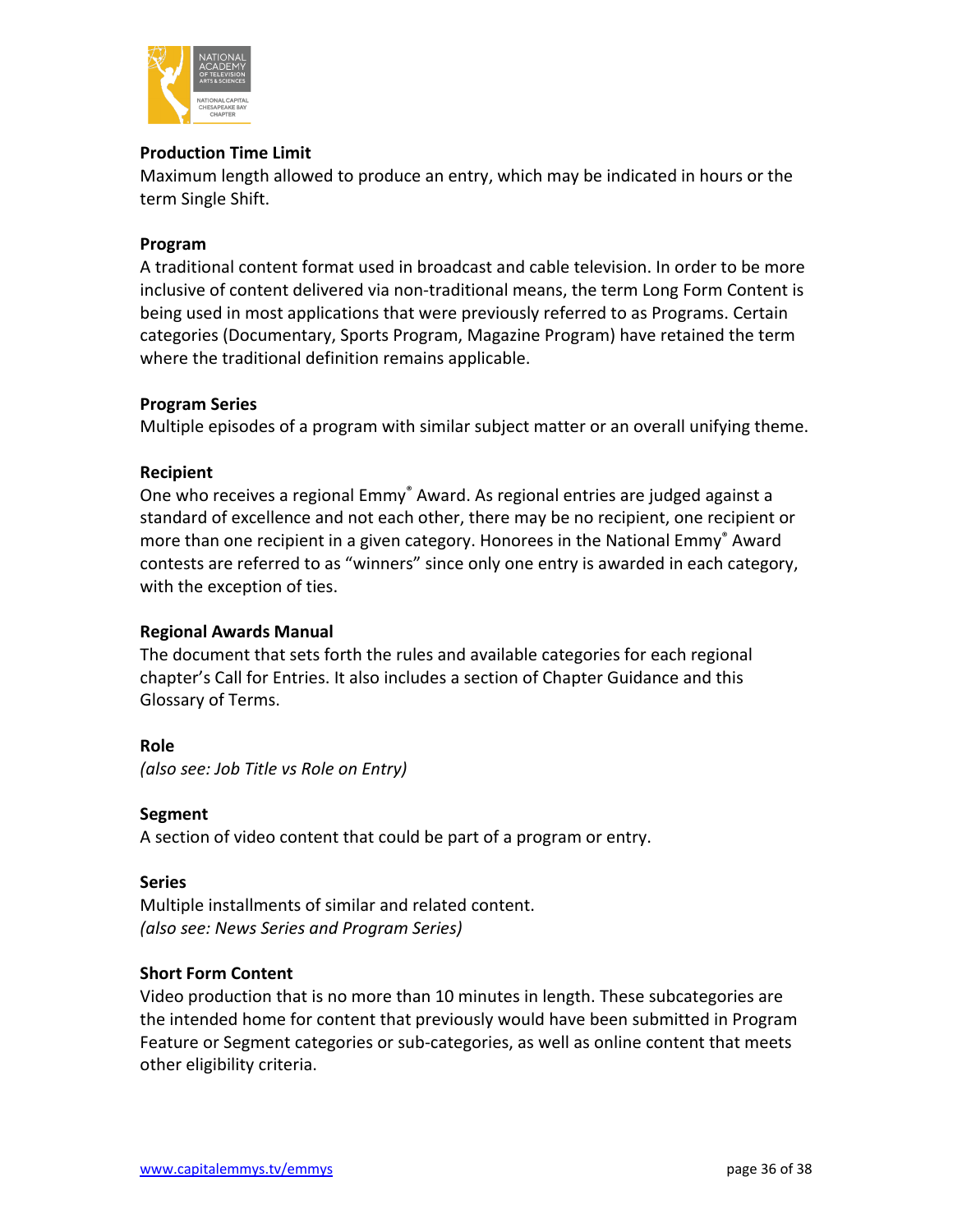

# **Single Shift**

This is defined as the time between when a work shift begins and ends (could be a normal work shift or an extended, breaking-news type of shift). This term is replacing the previously-used "within 24 hours" as a way to separate longer term projects and productions from those completed within one work shift. A story assigned one day but researched, scheduled, and shot over another day or multiple days, should be submitted in a "no Entry Time Limit" category.

### **Student Production Awards**

Crystal pillars presented to recipients of separate contests among high school and college students, with the intention to recognize outstanding student achievements in production. Rules and category options for Student Production Awards are outlined in the Regional Awards Manual.

### **Student Productions**

Content conceived and created by full-time students at a university, college, technical/vocational school or high school. Student Productions may not include any professional services and faculty involvement can only be advisory.

### **Submission Length**

Exact runtime of an entry video.

#### **Submitter**

Person who completes the process of entry in a regional Emmy<sup>®</sup> Award contest. This person may also be an entrant but is not required to.

#### **Syndicated**

Content that is licensed for distribution on multiple broadcast or online outlets and available for consumption in multiple geographic locations.

#### **Time Limit**

The maximum amount of time allowed. A chapter Call for Entries will include two (2) types of Entry Time Limits: Entry Time Limit and Production Time Limit.

*Entry Time Limit:* maximum length allowed for an entry, this varies among categories

*Production Time Limit:* maximum length allowed to produce an entry, which may be indicated in hours or the term Single Shift.

#### **Unique and Creative Treatment**

When an entry includes previously produced material, it is only eligible if its use is significantly different from any previous use of the same material